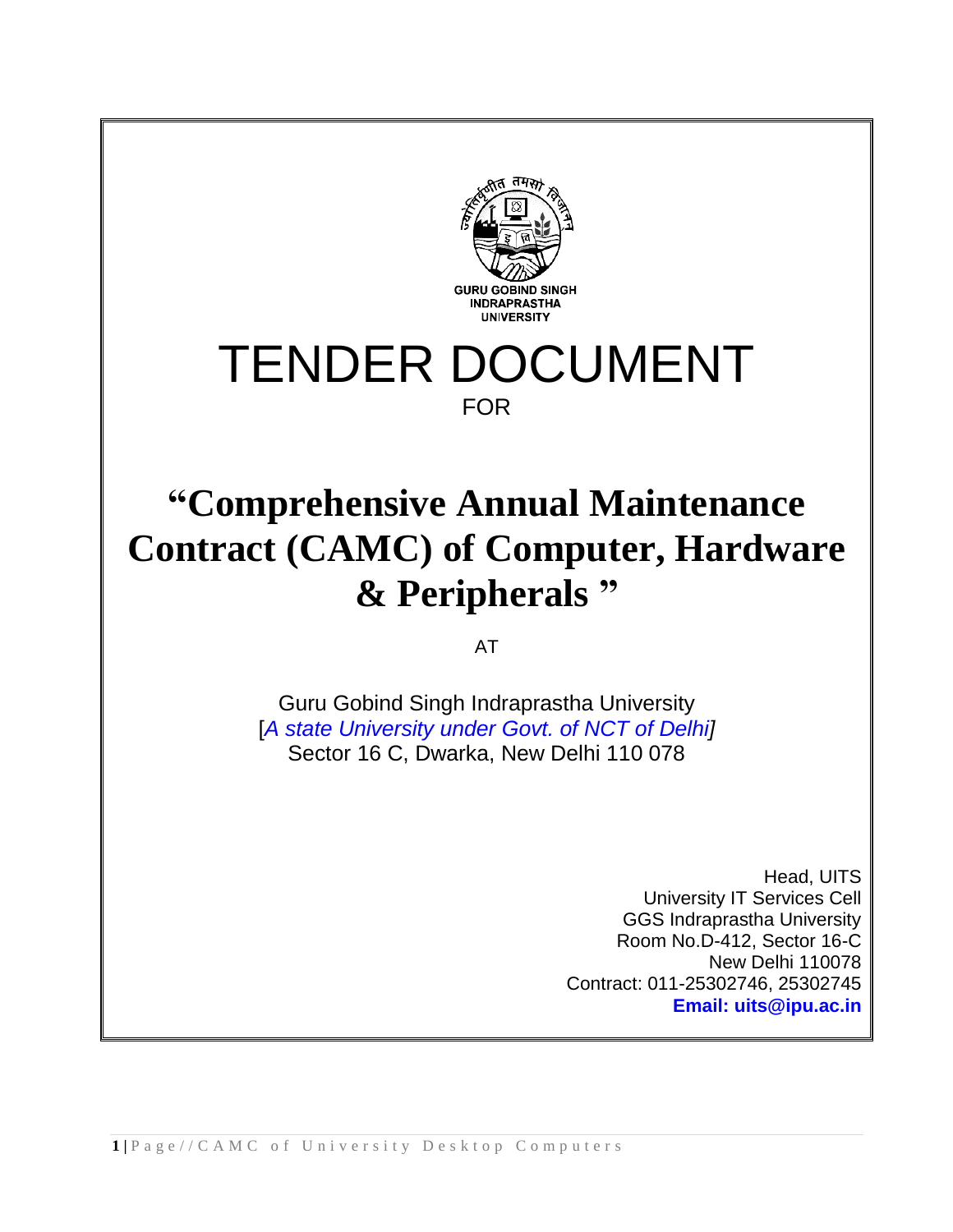# **INDEX**

| S.<br>No.        | <b>Description</b>                                                                                              | Page No.  |
|------------------|-----------------------------------------------------------------------------------------------------------------|-----------|
|                  |                                                                                                                 |           |
| 1.               | Notice--Inviting Tender                                                                                         | 3         |
| 2.               | Section-I--Instructions to Bidders                                                                              | $4 - 11$  |
| 3.               | Section-II--Information regarding Technical Eligibility (Annexure 1 to 6 &<br>Check list for submission of bid) | $12 - 20$ |
| 4.               | Sector-III--Technical Specification (Annexure-7)                                                                | $21 - 24$ |
| 5.               | Section-IV--Financial bid (Annexure-8)                                                                          | $25 - 28$ |
| 6.               | Form for Preventive Maintenance Of Computers, Hardware and Peripheral At<br>GGSIPU (Annexure - 9)               | 29        |
| 7.               | Form of Performance Guarantee Bank Guarantee Bond (Annexure - 10)                                               | 30        |
| $\overline{8}$ . | Format of Agreement (Annexure - 11)                                                                             | 31        |
| 9.               | Format for inventory records of computers Hardware and peripheral<br>$(Annexure - 12)$                          | 32        |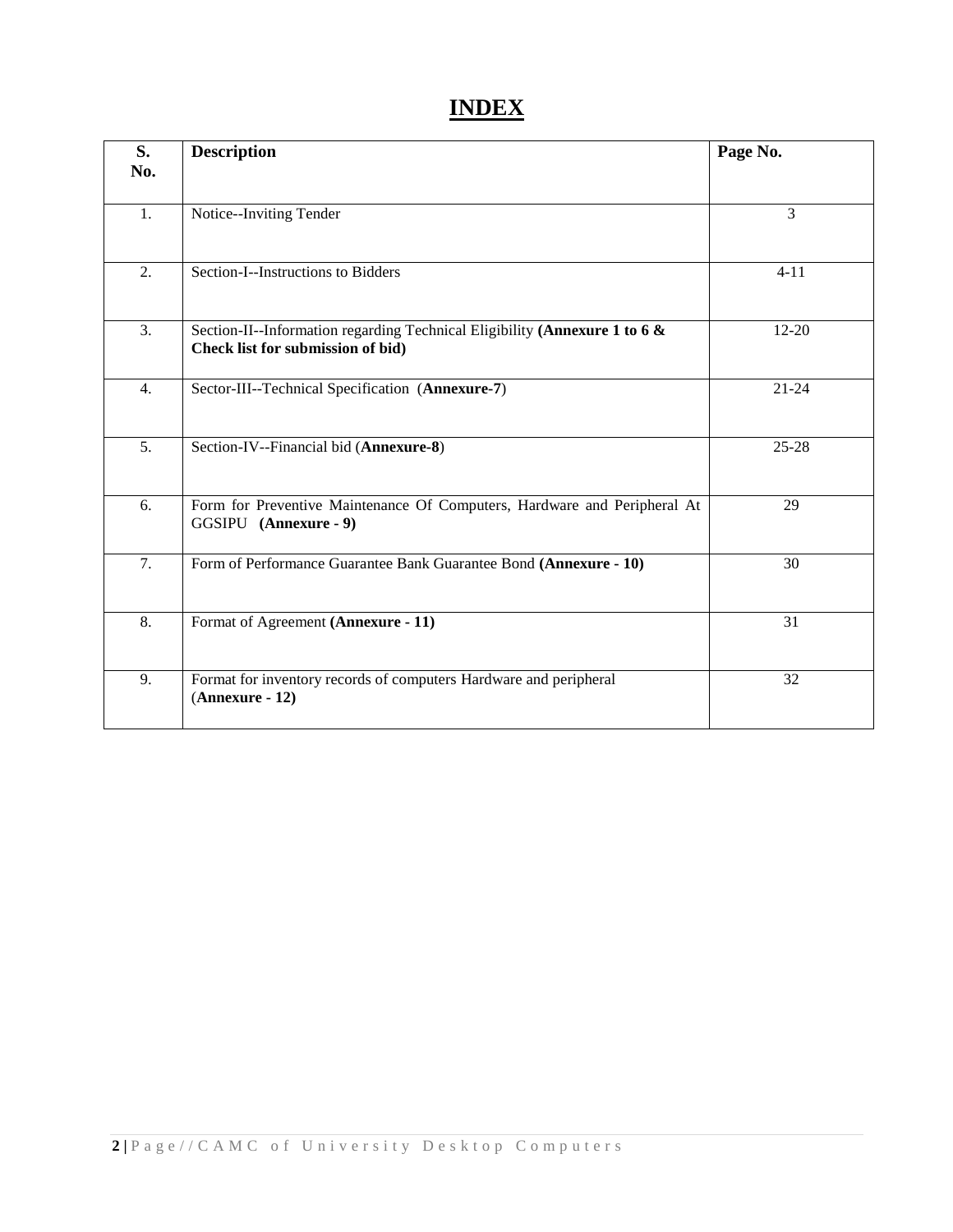

**Guru Gobind Singh Indraprastha University Sector 16C, Dwarka, New Delhi -110078** 

**Website:** [http://ipu.ac.in](http://ipu.ac.in/)

# **E-TENDER N0. UITS/CAMC/COMPHW/01/2019-20**

# **E-TENDER (NIT)**

Registrar, Guru Gobind Singh Indraprastha University invites item rate e-tenders from reputed and eligible authorised manufacturers, vendors, contractors/firms in two bid system (Technical & Financial) for the "**Comprehensive Annual Maintenance Contract (CAMC) of Computer, Hardware & Peripherals"**. Tender document can also be downloaded from Delhi Govt. e-procurement website i.e. **www.govtprocurement.delhi.gov.in** and from University website i.e. **[www.ipu.ac.in](http://www.ipu.ac.in/)**.

| Tender No.                                                                                                    | UITS/CAMC/COMPHW/01/2019-20                                                                                                                                                                                            |  |  |  |
|---------------------------------------------------------------------------------------------------------------|------------------------------------------------------------------------------------------------------------------------------------------------------------------------------------------------------------------------|--|--|--|
|                                                                                                               | Date: 16-12-2019                                                                                                                                                                                                       |  |  |  |
| Scope of Work                                                                                                 | <b>Comprehensive Annual Maintenance Contract (CAMC)</b><br>of Computer of Computer, Hardware & Peripherals at<br>various branches & University School of Studies in<br><b>GGS IP University as per detail attached</b> |  |  |  |
| <b>Bid Validity days</b>                                                                                      | 120 days (From last date of opening of tender)                                                                                                                                                                         |  |  |  |
| Period of the Contract                                                                                        | 12 Months / 01Year                                                                                                                                                                                                     |  |  |  |
| Earnest Money Deposit (EMD)                                                                                   | Rs. 1,12,500/- (Rupees One Lac Twelve Thousand Five<br>Hundred only)                                                                                                                                                   |  |  |  |
| Tender publishing Date                                                                                        | 16/12/2019                                                                                                                                                                                                             |  |  |  |
| Pre-Bid Meeting                                                                                               | On 23/12/2019 At 11.00 AM                                                                                                                                                                                              |  |  |  |
| Addendum will be communicated, if there<br>are any corrections in the Tender Details<br>after Pre-bid meeting | On or after 23/12/2019                                                                                                                                                                                                 |  |  |  |
| Last date and time of online submission of<br>(Technical & Commercial)                                        | 06/01/2020, 1500 hrs.                                                                                                                                                                                                  |  |  |  |
| Date and time of opening of Technical<br><b>Bids-Online</b>                                                   | 06/01/2020, 1530 hrs.                                                                                                                                                                                                  |  |  |  |
| Date and time of opening of Financial Bids<br>$-Online$                                                       | Will be intimated Later                                                                                                                                                                                                |  |  |  |
| Performance Security                                                                                          | 10% of the tendered /contract value (Rs.22,50,000/-)                                                                                                                                                                   |  |  |  |
| No. of Covers                                                                                                 | 02                                                                                                                                                                                                                     |  |  |  |
| <b>Address for Communication</b>                                                                              | Dy. Registrar (General Administration)<br>Room No. 36, Ground Floor, Administrative<br>Block, GGSIPU, Sector 16C, Dwarka, New Delhi 110078                                                                             |  |  |  |
|                                                                                                               | (No documents need to be submitted in hard copy other than EMD), as per details as given in the                                                                                                                        |  |  |  |
| tender document)                                                                                              |                                                                                                                                                                                                                        |  |  |  |
|                                                                                                               | Financial bid of the technically qualified bidders shall be opened after evaluation of Technical bid. The                                                                                                              |  |  |  |
| Date & Time shall be notified thereafter on e-tender website i.e. www.govtprocurement.delhi.gov.in            |                                                                                                                                                                                                                        |  |  |  |

Sd/-

**(REGISTRAR)**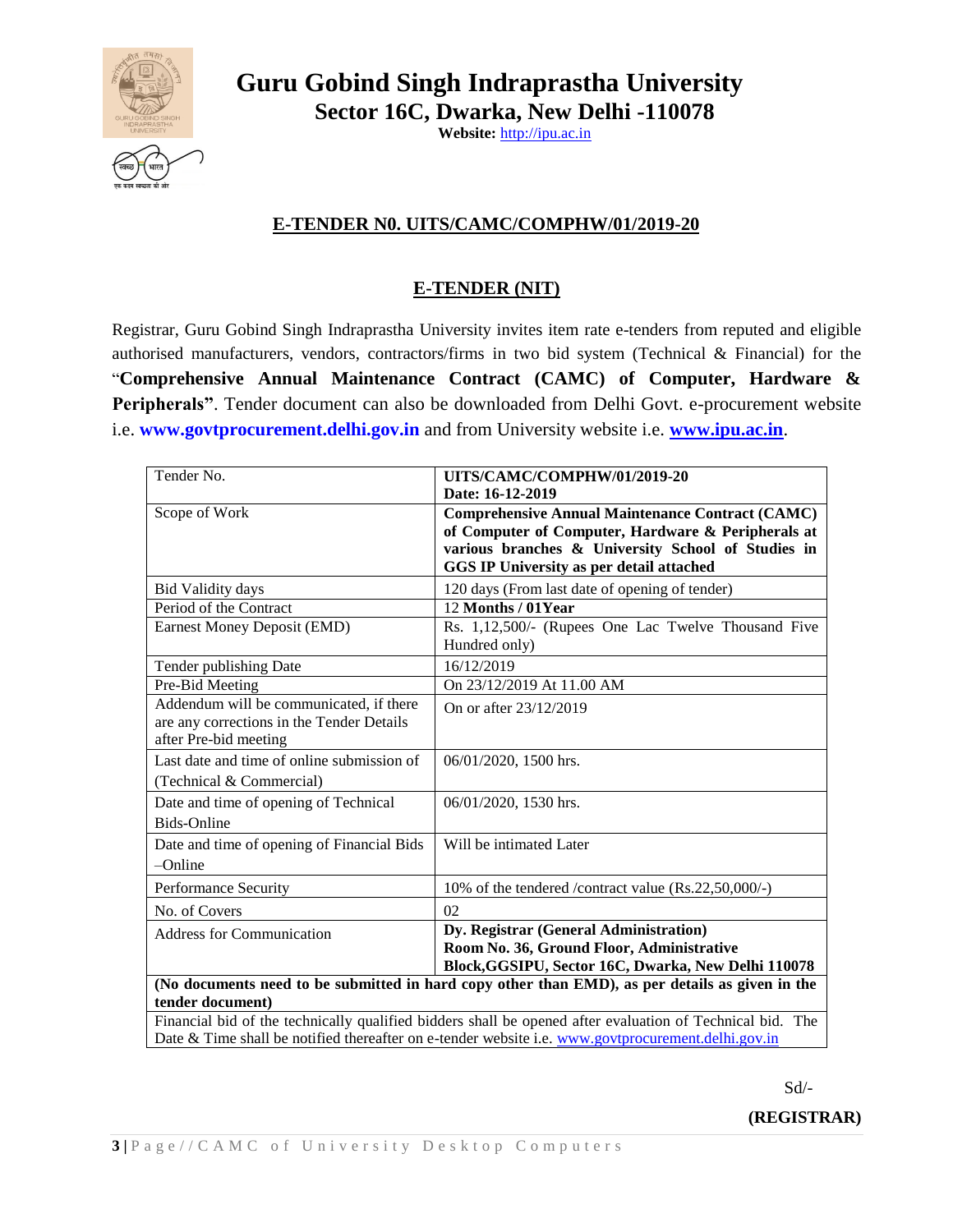# **Section-I**

# **INSTRUCTIONS TO BIDDERS**

- **11.0 Scope of work:** The work consists of:
- 11.1 The scope of work covers on-sight maintenance of Computer Hardware and peripheral at GGS IP University Campus, Sector 16/C, Dwarka, New Delhi – 110078, which includes Computer Desktop, Printers (Line Printer, Deskjet Printers, LaserJet Printer, High Speed Printer, Multiple printers), Scanners etc., as mentioned in **'Annexure 7'.**
- 11.2 CAMC includes preventive as well as breakdown maintenance. Schedule for preventing maintenance will be once in 03 months for all the systems covered in CAMC.
- 11.3 CAMC shall cover replacement of any part necessary for keeping the items active and free from any defect, the replacement of all spares is included in the CAMC excluding plastic & consumable (cartridges-tonners) items of Printers
- 11.4 The scope of work also covers provision of *three technical staff* in the University at no extra cost of the University, from 9.00 am to 5.30 pm during 06 days period (Monday to Saturday). Technically qualified service engineer with an experience of not less than 3 years in computer hardware, as well as software maintenance will be at the disposal of UITS Cell. The Engineer to be deployed under contract must have 3 yrs computer hardware diploma or BCA/BSc (IT) alongwith three years of experience in the relevant field. The engineer will remain seated in UITS Cell. The engineer will provide online support for immediate solution and liaisons with field engineers deputed for branches / School / Departments.
- 11.5 The vendor should ensure that the equipment reported down on any working day is set rectified within 48 hours of reporting the complaint and in no case, later than three working days. In case, the hardware cannot be repaired within the stipulated period, the vendor should provide stand-by of the same till the hardware is returned duly repaired.
- 11.6 The bidder shall maintain the equipments as per the manufacturer's guidelines and shall use standard and genuine components for replacements.
- 11.7 The timely updating of inventory as per **Annexure - 12** of all system indicating S. No., model type, location of devices will be responsibility of the vendor.
- 11.8 Complaint can be registered either telephonically or by e-mail by respective branch / office / school and proper record of the complaints to be maintained by the CAMC vendor / Support Engineer at UITS Cell.
- 11.9 The engineers deployed for branches / Schools will get signed branch visit report from Branch Head / Officers and submit one copy to branch. All the copies of branch-visit reports in a month to be submitted to UITS Cell within 2 days of next month.
- 11.10 A log book should be maintained in which the vendor shall record all the complaints made and parts taken out of branches / office for repair. The vendor shall submit copy of consolidated complaint reports furnishing the details of branch-wise breakdown calls lodged / attended and its status on monthly basis to Head, UITS Cell. All the complaints received shall be attended by them in following manner:
	- a.) Minor faults immediately with telephonic support.
	- b.) Major faults which require visit to branch within 48 hrs.
	- c.) The vendor shall be responsible for taking data backup (including that of e-mail) available on PCs before formatting the system and shall also be responsible for reloading the same. The backup copies are to be returned to the users, under Acknowledgement.
	- d.) Repair and servicing of equipments shall be carried out at user's site, In case the equipment is required to be transported to the firm's / manufacturer's service workshop for repairs, the same shall be undertaken at the risk and cost of the firm.
	- e.) The replacement of components shall be as per manufacturer's instructions and as per the decision of Head, UITS Cell. No hardware items or parts will be taken out for repair without prior written approval of Head, UITS Cell.
- 11.11 The CAMC coordinators of company must ensure their presence during monthly meeting with UITS Cell to share progress on pending issues of branches in order to make maintenance more effective ensuring best services to the branches.
- 11.12 The CAMC Vendor should have the required drivers / softwares for maintaining the PCs and peripherals and for configuring them. Bidder must have expertise and experience in LAN troubleshooting. The bidder should have executed satisfactorily minimum one CAMC for a minimum 600 computers connected in LAN under Linux/Window NT environment at least 2 years . The rates quoted should also cover the maintenance of pre-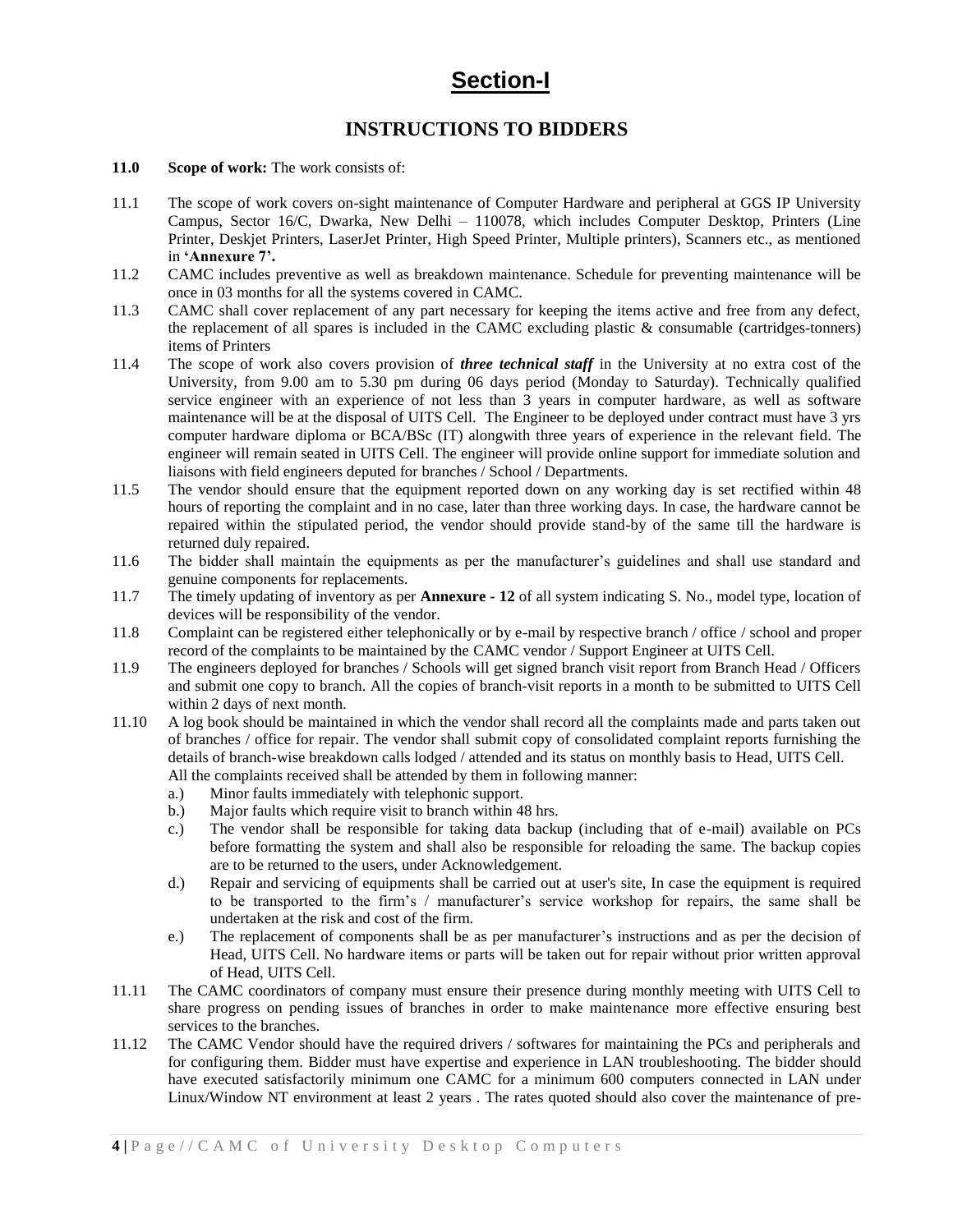loaded operating system, software (provided by UITS Cell), installation of patches, configuration of applications (clients) etc.

- 11.13 The schedule of preventive maintenance shall be as follows (on quarterly basis):
	- a. To ensure computer hardware and peripherals are working properly in branch and no call pending in branch.
	- b. Checking of power supply source for proper grounding and safety of equipment.
	- c. Ensuring that the covers, screws, switches etc. are firmly fastened in each equipment.
	- d. Shifting of equipment as and when required in office / branches / schools in the premises.
- 11.14 The vendor shall make CAMC services available on all days as and when requested by the UITS Cell.
- 11.15 The scope of work will also include the provision of engineer for dismantle / reinstallation & rectification of computer hardware and peripherals in case of shifting of branch premises or others.
- 11.16 It shall be the responsibility of the CAMC Vendor to make all the computers and peripherals work satisfactorily throughout the contract period and to hand over the systems in working condition to the Branch / Office / Schools after expiry of the contract. In case any damage is found, the CAMC vendor is liable to rectify the same even after the contract period.
- 11.17 The payment towards CAMC shall be released to the vendor on **half yearly basis,** only for actual working Computer, Hardware and Peripheral as per status records of inventory duly signed by the head of USS/ Department(s) of the University to be submitted by the engineer on quarterly basis as per Annexure - 12.

#### **12.0 Definitions:**

- 12.1 **GGSIPU** means Guru Gobind Singh Indraprastha University, New Delhi
- 12.2 **University** means Guru Gobind Singh Indraprastha University, New Delhi
- 12.3 **Employer** means the Registrar, GGSIPU and his successor
- 12.4 **Bidder** means the Manufacturer or his direct authorized distributor (dealing at first point), proprietary firm, partnership firm, limited company private or public or corporation
- 12.5 **"Year"** means "Financial year" unless stated otherwise.
- 12.6 **"Computer Hardware and peripheral"** means Computer Desktop, Printers (Line Printer, Deskjet Printers, LaserJet Printer, High Speed Printer, Multiple printers), Scanners, Fax Machines etc.,

#### **13.0 Who can apply?**

- 13.1 If the bidder is a proprietary firm, the application shall be signed by the proprietor with his full typewritten name and the full name of his firm with its current address, contact details etc.
- 13.2 If the bidder is a firm in partnership, the application shall be signed by all partners of the firm with their full typewritten names and current addresses, or alternatively, by a partner holding power of attorney for the firm. In the latter case a certified copy of the power of attorney should accompany the application. In both cases, a certified copy of partnership deed and current address of all the partners of the firm should accompany the application.
- 13.3 If the bidder is a limited company or a corporation, the application shall be signed by a duly authorized person holding power of attorney for signing the application accompanied by a certified copy of the power of attorney. The bidder should also furnish a certified copy of the Memorandum and Articles of Association duly attested by a Public Notary.
- 13.4 Joint Venture/ Consortiums are not accepted.

#### 14.0 **Bid Submission:**

14.1 All the documents as per the Clause-15 must be uploaded on the e-tender website.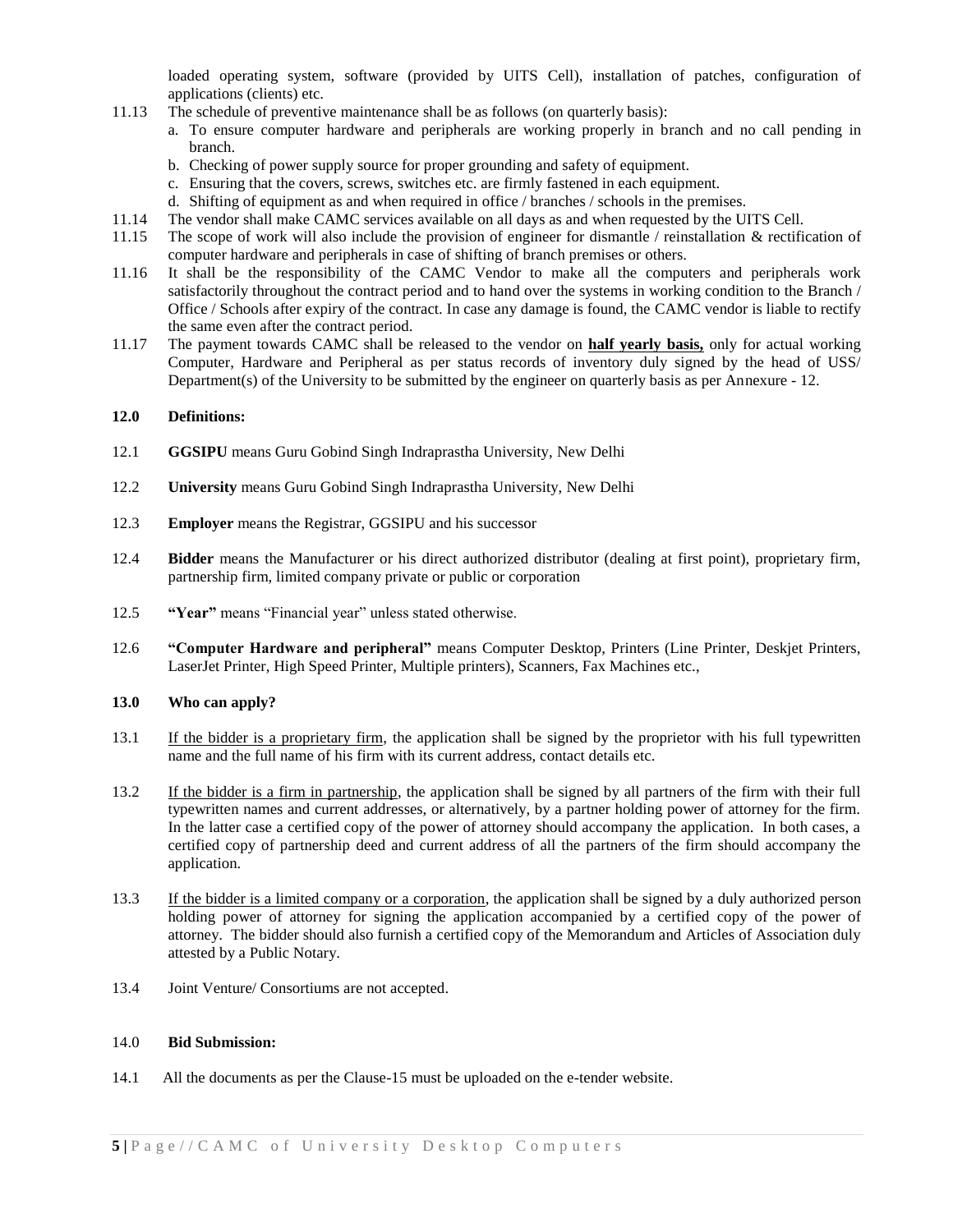- 14.2 Rs. 1,12,500/- (Rupees One Lac Twelve Thousand Five Hundred only) in the form of FDR/DD/Bank Guarantee shall be submitted by all bidders in original in hard copy (in an envelope) or online in favour of Registrar, GGSIPU, Payable at Delhi. "Micro & Small Enterprises are exempted from depositing EMD, on submission of attested copy of valid registration certificate as MSE from authority defined in the MSME Act". . The tender document with all required formalities should be uploaded on e-procurement website i.e. [www.govtprocurement.delhi..gov.in](http://www.govtprocurement.delhi..gov.in/) **only** (Not to be submitted in hard copy).
- 14.3 The **"Financial Bid"** shall comprise of the price bids uploaded on e-tender website i.e. [www.govtprocurement.delhi..gov.in](http://www.govtprocurement.delhi..gov.in/)
- 14.4 Each page of the Technical Bid, Tender Document must be signed by the authorized signatory of the bidder.
- 14.5 Conditions other than those laid down in the Tender document will not be entertained.

# **15.0 Eligibility Criteria for Technical Bid The formats/Annexure for the documents to be submitted, with Technical bids**

| 15.1 | Letter of Transmittal                                                                                                                                                                                                                                                                                                                                                                                                                                                                                                                                                                                                                                                                                                                                                                                                                                                                                                                                                        | Annexure - 1      |
|------|------------------------------------------------------------------------------------------------------------------------------------------------------------------------------------------------------------------------------------------------------------------------------------------------------------------------------------------------------------------------------------------------------------------------------------------------------------------------------------------------------------------------------------------------------------------------------------------------------------------------------------------------------------------------------------------------------------------------------------------------------------------------------------------------------------------------------------------------------------------------------------------------------------------------------------------------------------------------------|-------------------|
|      | Declaration for Fair Business by the Bidder                                                                                                                                                                                                                                                                                                                                                                                                                                                                                                                                                                                                                                                                                                                                                                                                                                                                                                                                  | $Annexure-2$      |
|      | Compliance to Bid Requirement                                                                                                                                                                                                                                                                                                                                                                                                                                                                                                                                                                                                                                                                                                                                                                                                                                                                                                                                                | Annexure $-3$     |
| 15.2 | Organizational Structure: Legal status of the company/ organization with legal proof along<br>with certified copies.                                                                                                                                                                                                                                                                                                                                                                                                                                                                                                                                                                                                                                                                                                                                                                                                                                                         | $Annexure-4$      |
| 15.3 | Income Tax Registration (PAN No.)                                                                                                                                                                                                                                                                                                                                                                                                                                                                                                                                                                                                                                                                                                                                                                                                                                                                                                                                            | Document of       |
|      | <b>GST Number</b>                                                                                                                                                                                                                                                                                                                                                                                                                                                                                                                                                                                                                                                                                                                                                                                                                                                                                                                                                            | proof             |
| 15.4 | The bidder should have minimum average annual financial turnover of Rs.50 Lacs (Rupees<br>Fifty Lacs Only) in providing only for CAMC of Desktop Computers, Hardware and<br><b>peripheral</b> ) during the immediate last three (03) financial years ending March 2019.<br>Financial turnover duly audited, signed & stamped balance sheet by a Chartered<br>Accountant and counter signed by bidder to be submitted<br>The bidder should not have incurred losses in more than 02 years during last 05 financial<br>years ending March 2019. Profit and loss account duly signed, certified by Chartered<br>Accountant to be submitted                                                                                                                                                                                                                                                                                                                                      | <b>Annexure 5</b> |
| 15.5 | The bidder is eligible to submit the bid, provided that he has definite proof from the<br>appropriate authority, which shall be to the satisfaction of the Competent Authority, of<br>having satisfactorily completed the similar works of magnitude in Central Govt/State<br>Govt/PSU/Reputed MNC's/Autonomous bodies/Local Bodies/Govt. Establishment. Agency<br>should have satisfactorily completed three similar works each costing not less than<br>Rs.20 lacs Or two similar works costing not less than Rs. 30 lacs Or one similar work<br>costing not less than Rs. 40 lacs during the last five years ending March 2018 as per<br>"Annexure-5". Similar work shall mean work of providing CAMC of Desktop<br><b>Computers Hardware and Peripheral. Explanation:</b><br>"Similar work" means the work of for three years-mentioned at Annexure-7 in Central<br>MNC's/Autonomous<br>Govt/State<br>Govt/PSU/Reputed<br>bodies/Local<br>Bodies/Govt.<br>Establishment. | <b>Annexure 6</b> |
| 15.6 | The bidder should have successfully doing similar type of CAMC of Desktop Computers<br>Hardware and Peripheral in PSU/Govt./Universities or any other reputed organizations<br>during last two years. Relevant Work Experience certificate should be attached alongwith<br>tender document.                                                                                                                                                                                                                                                                                                                                                                                                                                                                                                                                                                                                                                                                                  |                   |
| 15.7 | A scanned copy of the EMD may also be uploaded on the e-procurement website as part of<br>technical bid.                                                                                                                                                                                                                                                                                                                                                                                                                                                                                                                                                                                                                                                                                                                                                                                                                                                                     |                   |
| 15.8 | An undertaking on the Letter Head of the agency should be attached that resident engineers<br>with no criminal/immoral back ground shall be provided to the University.                                                                                                                                                                                                                                                                                                                                                                                                                                                                                                                                                                                                                                                                                                                                                                                                      |                   |
| 15.9 | Duly signed tender document along with all corrigendum, addendum issued in respect of<br>tender document, if any, should also be submitted as part of technical bid.<br>Each page of the Annexures, attachments, copies of testimonials etc attached with the Tender<br>Document must be signed by the authorized signatory of the bidder.                                                                                                                                                                                                                                                                                                                                                                                                                                                                                                                                                                                                                                   |                   |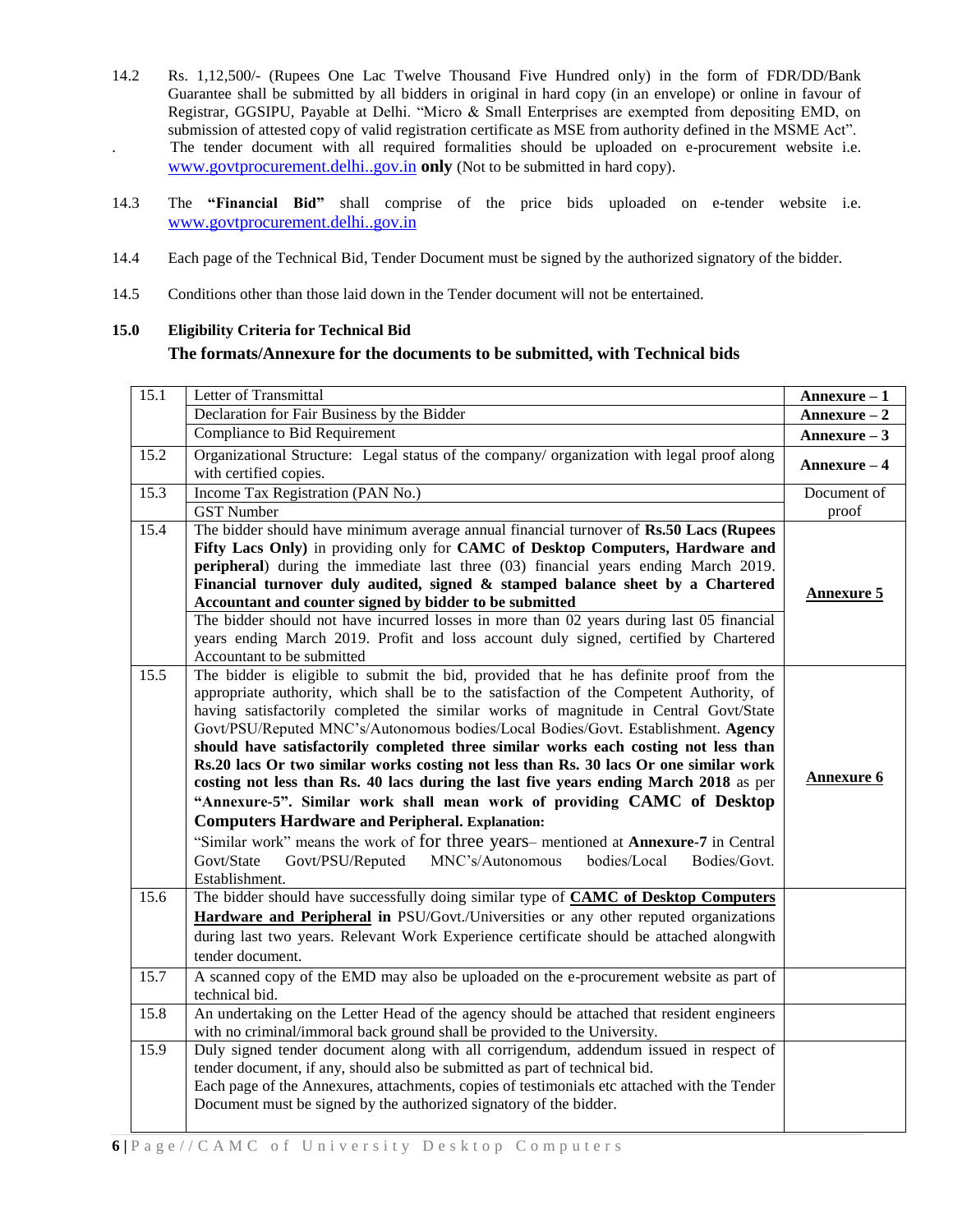| 15.10 | Bidder should have organization strength of at least 5 certified engineers in     | Document of |
|-------|-----------------------------------------------------------------------------------|-------------|
|       | Delhi, in the relevant field with 1 yr experience. List of technical staffs shall | proof       |
|       | be submitted (Name, Designation, Salary Details and Date of joining the           |             |
|       | Firm).                                                                            |             |

### **16.0 Opening of Technical Bids & Evaluation:-**

- 16.1 The details submitted by the bidders will be evaluated in the following manner:
- 16.2 The "initial eligibility criteria" prescribed in para 15.1 to 15.9 will be evaluated and scrutinized.
- 16.4 Even though any bidder may satisfy the above requirements, he/she would be liable to disqualification if he/she has:
	- i.) Made misleading or false representation or deliberately suppressed the information in the forms, statements and enclosures required in the eligibility criteria document.
	- ii.) Record of poor performance such as abandoning work, not properly completing the contract, or financial failures/weaknesses etc.

#### **17.0 Pre-Bid Meeting**

17.1 There shall be pre-bid meeting, which is proposed to be held in the Conference Hall, University Works Division, Administration Block, Sector 16C, Dwarka, Delhi-110078, at 11.00 am on 23/12/2019 for intending applicants in which any of their doubts in writing shall be clarified beside discussion or any other related issue proposed by the prospective bidders in writing.

The bidder shall inspect all items to ensure that Computers, Hardware and Peripheral to be put under this CAMC are in working condition and at the time of award of work, exact number computer desktop, printers, scanners in working condition will be taken accordingly.

17.2 Decision of the Committee after pre-bid meeting will be uploaded on the E-portal site. No representation shall be entertained after the pre-bid meeting.

#### 18 **Opening of Financial bid and evaluation:**

After the Technical evaluation of the bids, the University will open the 'Financial Bids' of all the bidders who have qualified in the technical evaluation of the specification criteria as per Clause 17.2 and eligibility criteria as per Clause 15, date and place. The lowest financial bidder shall only be considered for award of work.

#### **19.0 Earnest Money Deposit:**

19.1 EMD shall be accepted with a minimum validity of bid validity period plus 45 days in the form of DD or Bank Guarantee or Fixed Deposit Receipt (FDR) which shall be in favour of "Registrar, GGSIPU", payable at Delhi. The EMD may also be deposited online for which the details are as follows :-

|                | <b>Accounts Holder Name</b> | Registrar, Guru Gobind Singh Indraprastha University |
|----------------|-----------------------------|------------------------------------------------------|
| $\overline{2}$ | Account No.                 | 927860555                                            |
| 3              | <b>IFSC Code</b>            | <b>IDIB000G082</b>                                   |
| $\overline{4}$ | <b>Bank Name</b>            | <b>Indian Bank</b>                                   |
| 5              | Micr Code                   | 110019071                                            |
| 6              | <b>Accounts Type</b>        | SB (Saving)                                          |
| 7              | <b>CBS Code/Branch Code</b> | 02029                                                |
| 8              | Branch Name & Address       | GGSIPU, Sector-16C, Dwarka, New Delhi -110078        |
| 9              | Banker's Phone No.          | 011-28035244                                         |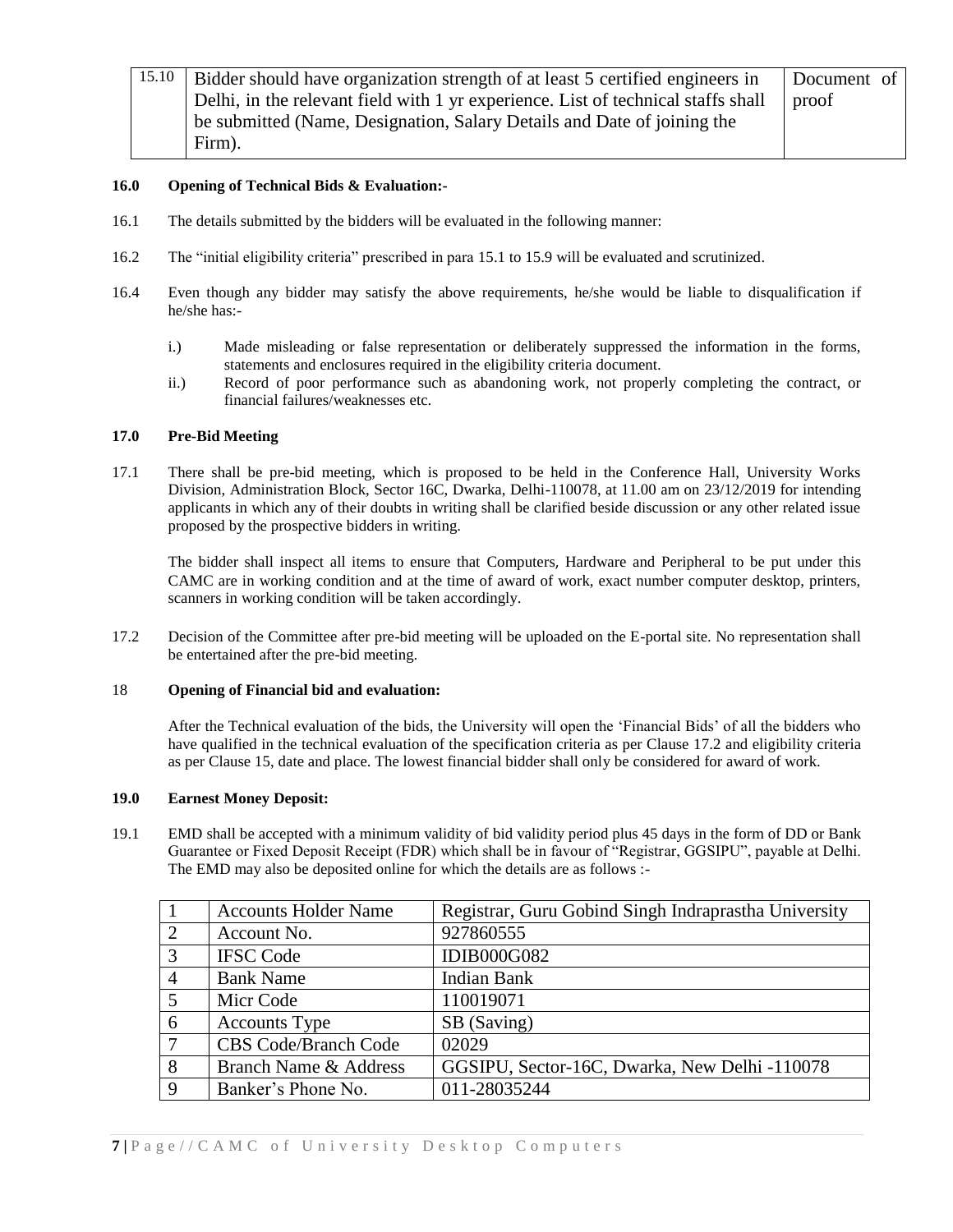- 19.2 Rs. 1,10,000/- (Rupees One Lac Ten Thousand only) in the form of FDR/DD/Bank Guarantee shall be submitted by all bidders in original in hard copy (in an envelope) or online in favour of Registrar, GGSIPU, Payable at Delhi.
- 19.3 In the case of unsuccessful bidders, the Earnest Money Deposit will be returned without any interest.
- 19.4 "Micro & Small Enterprises are exempted from depositing EMD, on submission of attested copy of valid registration certificate as MSE from authority defined in the MSME Act".

#### **20.0 Financial Bid:**

- **20.1** The bidder shall quote rates in INR only, as the case may be, both in words and figures in the Financial Bid only. No alterations in the form of tender, in Annexure  $-8$  (Financial Bid), shall be permitted. In case of difference between the rates of items written in figures and in words, the rates of items written in words shall be taken as correct. The rates quoted in Annexure – 8 (Financial Bid) are for finished and completed items and no extra amount for cartage or transporting material, labour etc. shall be paid. The rates should be inclusive of all loads and lifts for all materials for the completed items and also include insurance, royalties etc. as applicable. The rates quoted should be **excluding of all applicable taxes**. The taxes should be indicated separately. The bids shall be opened online. The financial bids of only those bidders who qualify the initial eligibility criteria as (Technical Bid) will be opened. The date, time and place of opening of financial bid shall be notified thereafter on e-tender website i.e., [www.govtprocurement.delhi.gov.in.](http://www.govtprocurement.delhi.gov.in/)
- 20.2 Income tax, GST, TDS and any other tax at the rates in force during the period of contract that will be in force from time to time shall be recovered / deducted from the released payment amount.

#### **21.0 General:**

- 21.1 All information called for in the enclosed forms should be furnished against the relevant places in the forms. If for any reason, information is furnished on a separate sheet, this fact should be mentioned against at the relevant place. Even if no information is to be provided in a column, a "Nil" or "No Such Case" entry should be made in that column. If any particular/query is not applicable in case of the bidder, it should be stated as "not applicable". The bidders are cautioned that incomplete information called for in the tender document or deliberate suppression of any information may result in the bid being summarily disqualified. Bids received after the expiry of the stipulated date and time mentioned in the tender document will not be entertained.
- 21.2 The bid document should be legibly written and serially numbered and properly scanned as per clause 15.0. The bidder should sign each page of the bid.
- 21.3 References, information and certificates from the respective clients certifying suitability, technical knowledge or capability of the bidder should be signed by officer of the client organization with name & designation.
- 21.4 The bidder may furnish any additional information which he thinks is necessary to establish his capabilities to successfully complete the envisaged work. He is, however, advised not to furnish superfluous information. No information shall be entertained after submission of tender document unless it is called for by the University.
- 21.5 Any information furnished by the bidder found to be incorrect either immediately or at a later date, would render him liable to be debarred from tendering/taking up of any work in GGSIPU **which may also result in forfeiture of EMD/performance security.**
- 21.6 If the bidder shall obtain a contract with GGSIPU as a result of wrong tendering or other non-bonafide methods of competitive tendering, the University reserves the right to terminate the contract without any liability to the contractor, which may also result to forfeiture of EMD/performance security.
- 21.7 Income tax, Works Contract Tax and any other tax at the rates in force during the progress of contract **/ award of work** that will be in force from time to time shall be recovered / deducted from the released payment amount.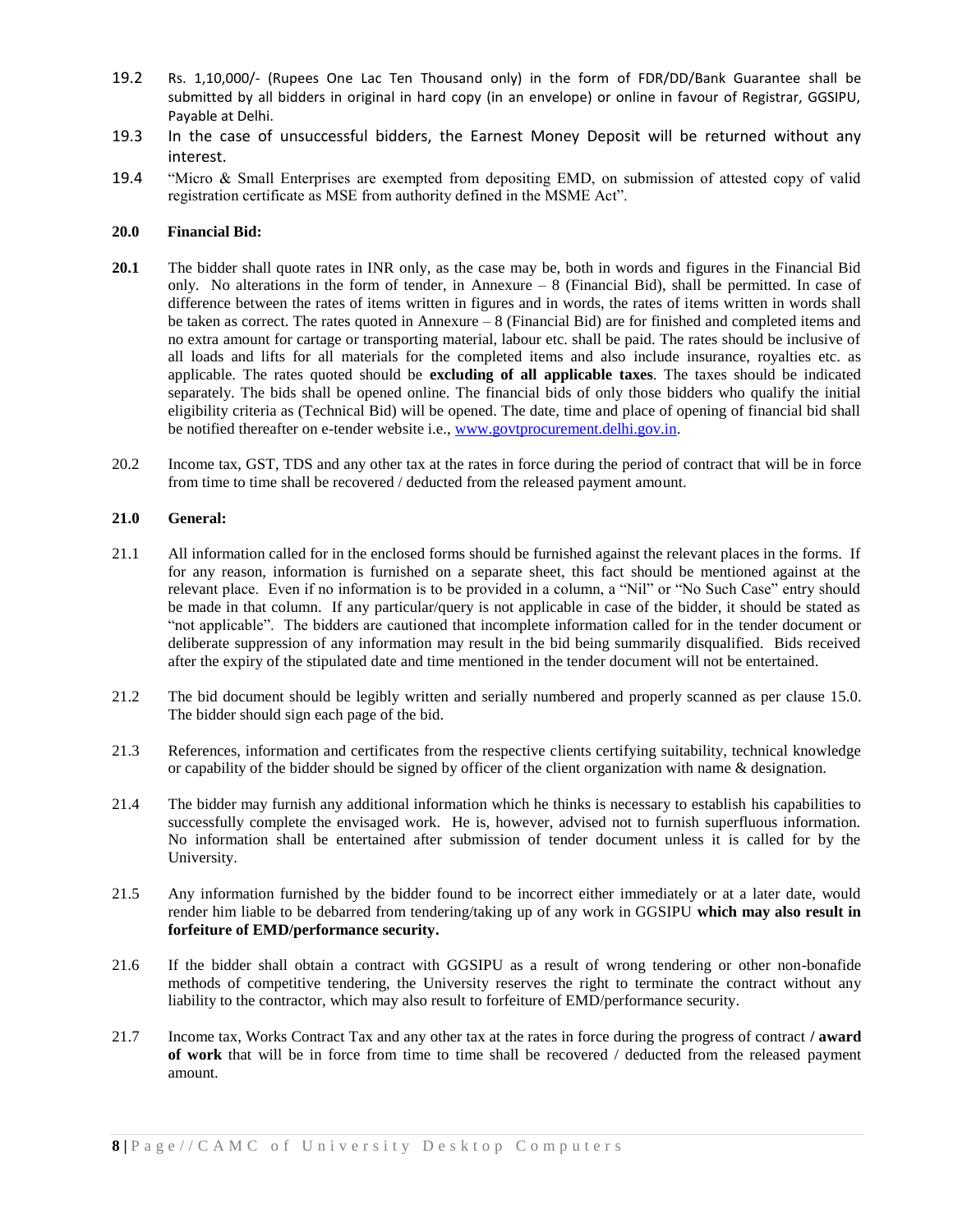- 21.8 Sales Tax, purchase Tax, turnover tax or any other tax on material applicable on the date of submission of bid in respect of this contract shall be payable by the contractor and University will not entertain any claim whatsoever in respect of the same.
- 21.9 On acceptance of the tender, the name of the accredited representative(s) of the successful bidder who would be responsible for taking instructions from the University shall be communicated in writing to the Registrar.
- 21.10 The successful bidder shall furnish a list of University employees related to him, if any in the "Technical Bid".
- 21.10.1 Without prejudice to any of the rights or remedies under this contract if the successful bidder dies, the University shall have the option of terminating the contract without compensation to the legal heir of the successful bidder.
- 21.10.2 **Penalty of Lack of Service Report:** The Hardware should be set right within 48 hrs. of reporting the complaints, in case, the machine is down for more than 3 working days and no substitute is provided by the vendor the penalty per day per case may be charged as under:

**Hardware reason:** The maximum penalty due to hardware fault Rs.1500/- per case.

| S. No. | <b>Hardware Item</b> | Penalty Amount (in Rs. Per day) |
|--------|----------------------|---------------------------------|
| . .    | Desktop              | 100/-                           |
| ∸.     | All Printers         | $50/-$                          |
| J.     | Scanner              | $50/-$                          |

The penalty may be recovered from the amount payable to the vendor by the University. The vendor can provide substitute / standby equipment for a maximum of ten days. In case vendor could not repair / replace the hardware items within ten days, the University can get it repair from outside agency and cost of repair will be recovered from CAMC payment.

21.12 **Escalation:** Increase in rates of material / Labour shall not be payable on any account. Price quoted shall be firm and no escalation will be allowed on any account.

#### **22.0 Final decision making authority**

The University reserves the right to accept or reject any bid and to annul the process and reject all bids at any time, without assigning any reason or incurring any liability to the bidders. No claim whatsoever will be entertained / paid by the university to the bidder (s).

#### **23.0 Summary Rejection of tender:**

23.1 The tenders not accompanied with Earnest Money Deposit shall be summarily rejected. Similarly, if the bidder proposes any alternation in or additions to the prescribed form of tender or decline to carry out any work of the tender document; or any conditions mentioned, etc., his tender is liable to be rejected.

#### **24.0 Particular provisions**

- 24.1 The University reserves the right to execute the work or reject the tender without assigning any reason or incurring any liability to the bidder.
- 24.2 The University has the power to make alteration in, omission from, addition of or substitution for the original specifications.

### **25.0 Amendment of tender document:**

- 25.1 Before the deadline for submission of tender, the University may modify the tender document by issuing addenda.
- 25.2 Any addendum thus issued shall be a part of the tender document and shall be uploaded on the e-procurement website [\(www.govtprocurement.delhi.gov.in](http://www.govtprocurement.delhi.gov.in/)). Prospective bidders must visit the website before filling and submission of Tender Document for such information.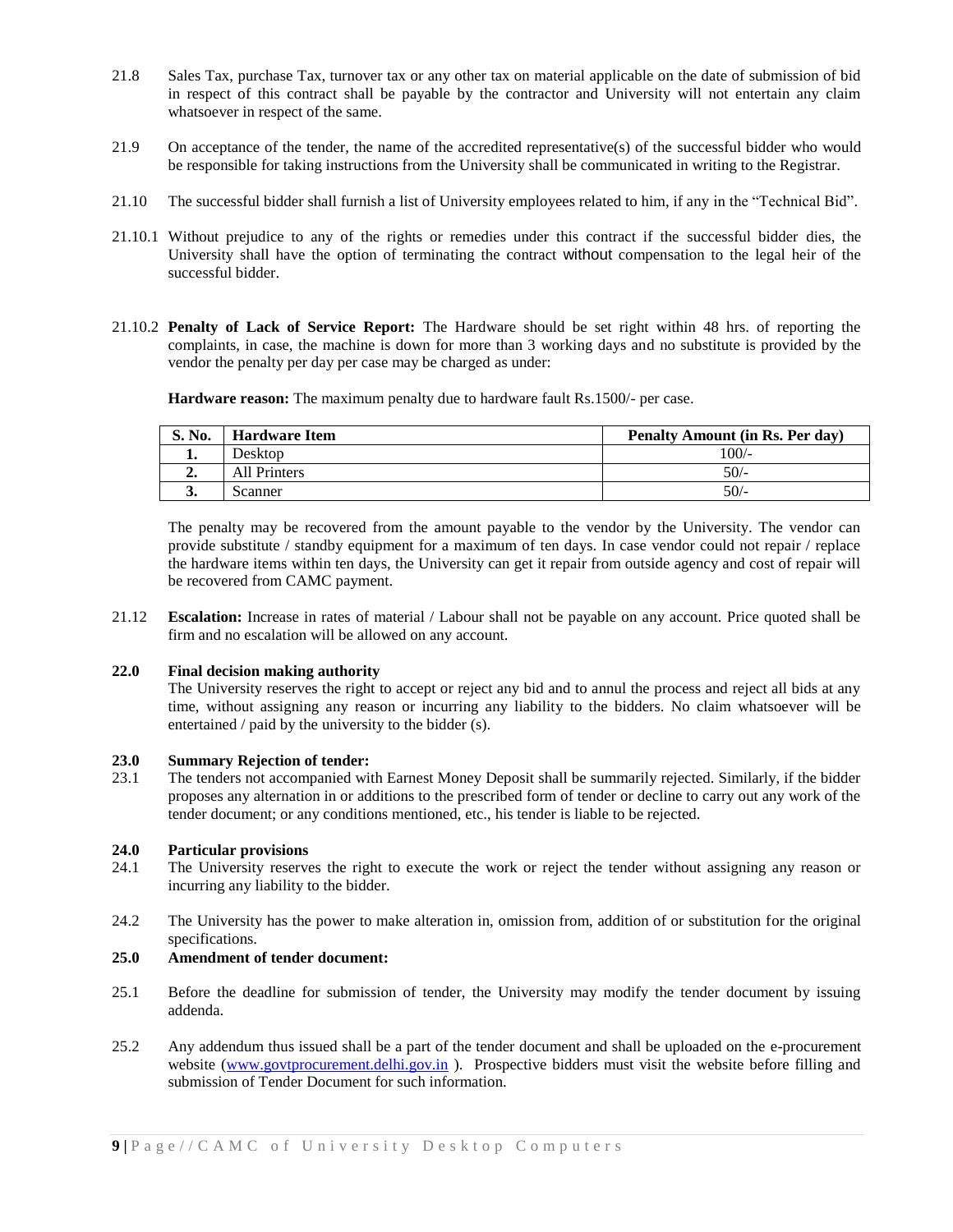#### **26.0 Validity of Tender:**

**One hundred and Eighty days** from the date of opening of **Technical Bid** of the tender. During this period no bidder shall be allowed to modify/withdraw his tender. In case of withdrawal, the EMD submitted by the bidder shall be forfeited and no claim shall be entertained in this regard.

### **27.0 Performance Guarantee:**

- 27.1 The successful bidder will have to sign an agreement on a non judicial stamp paper of Rs.100/- and submit the Performance Security at the rate of 10% of the tendered /contract value within **07 days** of the award of Contract. The necessary fees, stamp paper, etc. required for completing the agreement have to be borne by the bidder.**The Performance Guarantee should be valid up to 39 months.** The Performance Guarantee shall be accepted in the following form and shall be in favour of "Registrar, GGSIPU", payable at Delhi:
	- i. Fixed deposit receipt (FDR) of a nationalized bank (39 months validity)
	- ii. Bank Guarantee (As per Annexure-10) (39 months validity)
- 27.2 Performance Guarantee will be refunded after completion of the specified period.
- 27.3 In case of non submission of Performance Guarantee within specified time, the earnest money will be forfeited and the University may consider to black list/de-bar the contractor.
- 27.4 In case a fixed deposit receipt/ Bank Guarantee of any bank is furnished by the contractor to the University as part of the Performance Guarantee and the Bank is unable to make payment against the said instrument, The loss caused thereby shall fall on the supplier and the supplier shall forthwith on demand furnish additional security to the University to make good the deficit.

#### **28.0Period of Contract**

- 28.1 Period of CAMC contract will be initially for a period of one year from the date of signing of contract. The contract may be renewed for a period of one year and extendable upto three years on the basis of satisfactory services of previous year with same terms  $\&$  conditions.
- 28.2 Vendor has to provide the full support as and when required in any case. Technician may be called for on-site support any time. No TA/DA etc. shall be paid.

### 29.0 **Payment Terms**

**All CAMC charges will be made half yearly basis (6 months basis) after submission of invoice and satisfactory work report duly signed and stamped by various University Deptt/University School of Studies as well as designated technical officers of UITS.**

- 29.1 Each invoice should be submitted in duplicate clearly specifying contract no, goods description, quantity, unit price, total amount, Bank detail etc.
- 29.2 No advance payment will be made under any circumstances.
- *29.3 Any increase or decrease of taxes, duties or prices of components, etc, will not affect the CAMC rates during the entire period of CAMC.*
- *30.0 Preventive Maintenance Terms and Conditions:-*
	- *(i) The agency shall carry out preventive maintenance regularly and shall plan as per schedule of quantities. Such that maintenance is carried out in each equipment at least once in three months. A separate logbook should be maintained to record the preventive maintenance carried out on each equipment. Logbook format has been annexed as ANNEXURE - 9*
	- *(ii) The schedule of preventive maintenance shall be as follows:-*

*Cleaning of all equipment using dry vacuum air, brush soft Muslin clothes, running of test programmers to ensure quality print/ date reliability. Checking of power of test programmers to ensure quality print/*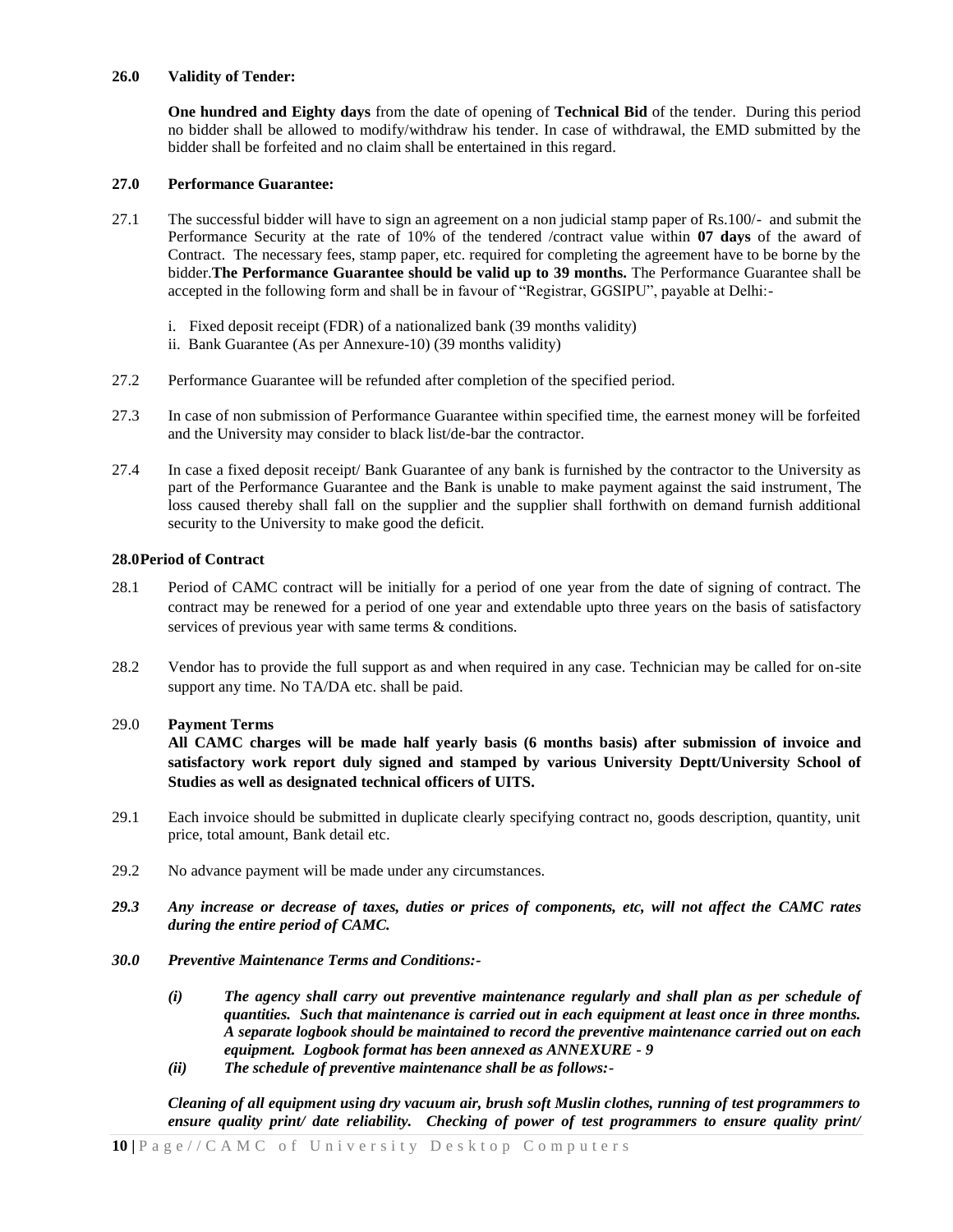*reliability. Checking of power supply source for proper grounding and safety of equipment. Ensuring that the covers, screws, switches etc. are firmly fastened in respect of each equipment.*

*30.1* The payment towards CAMC shall be released to the vendor on **half yearly basis,** only for actual working Computer, Hardware and Peripheral as per status record of inventory duly signed by the head of USS/ Department(s) of the University to be submitted by the engineer on quarterly basis as per Annexure - 12.

#### **31.0 Arbitration and Settlement of Disputes:**

- 31.1 University and the contractor shall make every effort to resolve amicably by direct informal negotiation their differences or disputes arising between them under or in connection with the University order.
- 31.2 If after thirty (30) days from the commencement of such informal negotiations, University and the supplier are unable to resolve amicably the dispute; either party may require that the dispute be referred for resolution to the formal mechanisms as specified hereunder:
- 31.3 Any dispute or differences whatsoever arising out of this contract shall be settled by Arbitrator in accordance with provisions of Arbitration and Conciliation Act, 1996 and the award made in pursuance thereof shall be final and binding on the parties. The sole arbitrator shall be appointed by the Vice Chancellor of GGSIP University.
- 31.4 The performance under this contract shall not stop for any reason whatsoever during the said dispute/proceedings, unless the contractor is specifically directed by University to desist from working in this behalf.
- 31.5 The venue of arbitration shall be Delhi/ New Delhi. The language of proceedings shall be English. The Law governing the substantive issues between the parties shall be the Laws of India. All disputes are subject to the jurisdiction of the Delhi Courts only
- 31.6 It is also a term of that if any fees are payable to the arbitrator, these shall be paid equally by both the parties. It is also a term of the contract that the arbitrator shall be deemed to have entered on the reference on the date he issues notice to both the parties calling them to submit their statement of claims and counter statement of claims.
- **32.0 Force Majeure** For purpose of this Clause, Force Majeure shall mean fires, floods, natural disasters or other acts, that are unanticipated or unforeseeable, and not brought about at the instance of the party claiming to be affected by such event, or which, if anticipated or foreseeable, could not be avoided or provided for, and which has caused the non-performance or delay in performance, such as war, turmoil, strikes, sabotage, explosions, quarantine restriction beyond the control of either party. A party claiming Force Majeure shall exercise reasonable diligence to seek to overcome the Force Majeure event and to mitigate the affects thereof on the performance of its obligations under this Work Order.

If a Force Majeure situation arises, the supplier shall promptly notify the University in writing of such conditions and the cause thereof. Unless otherwise directed by the University in writing, the Supplier shall continue to perform its obligations under the Purchase Order as far as is reasonably practical, and shall seek all reasonable alternative means for performance not prevented by the Force Majeure event.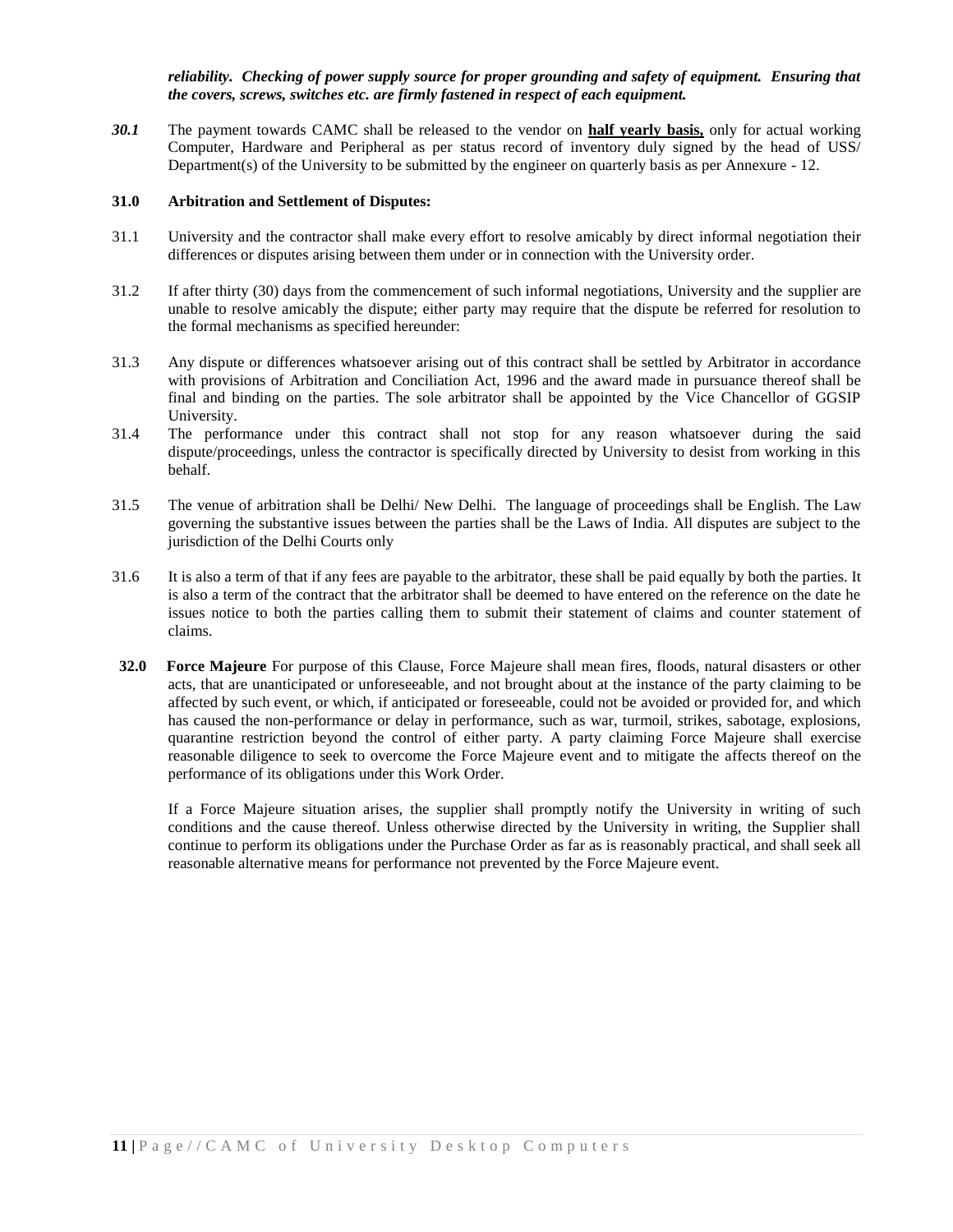# **SECTION II**

# **INFORMATION REGARDING TECHNICAL ELIGIBILITY (Annexure 1 to 11 for submission of bid)**

(**Separate information for each items of tender is be given)**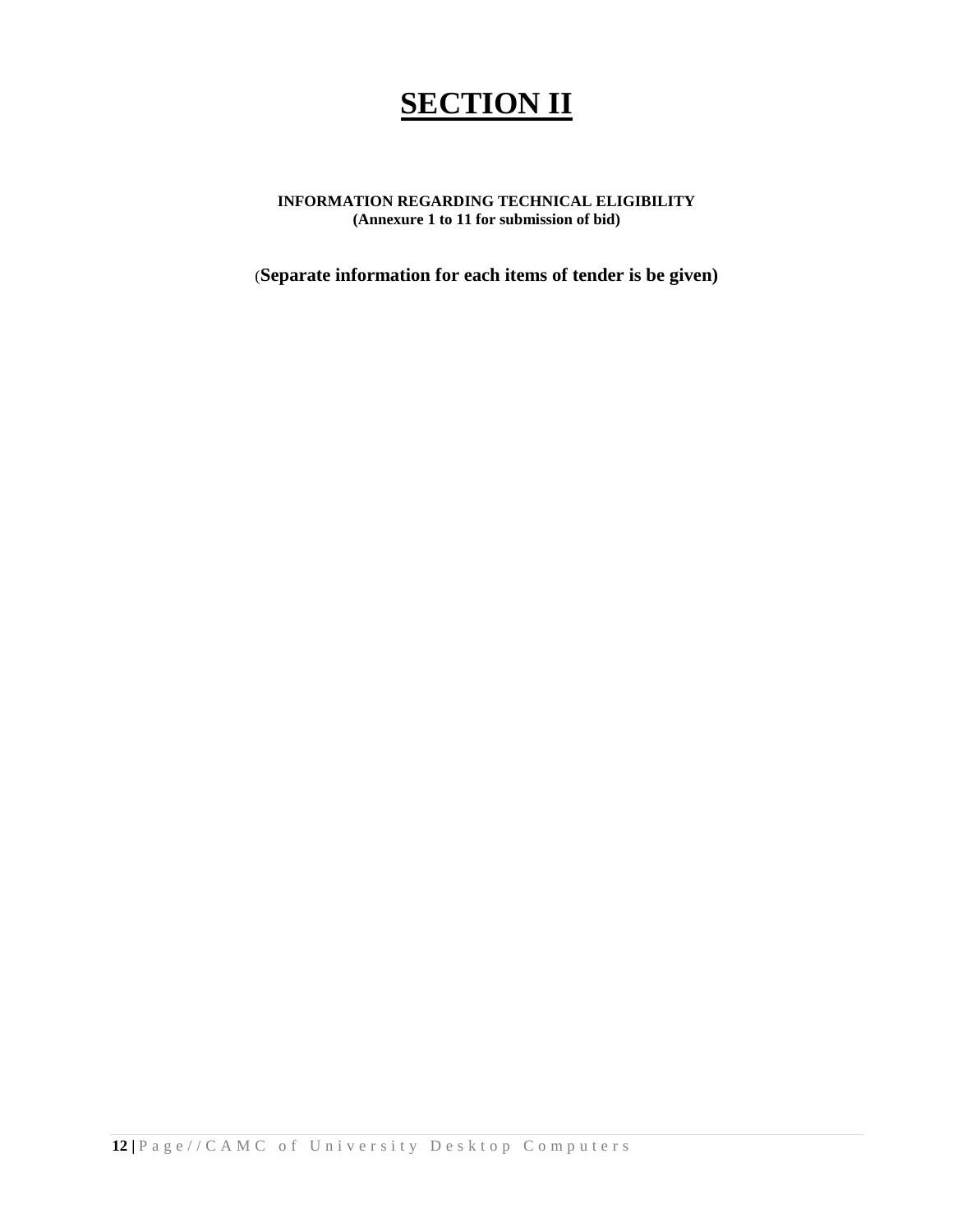### **LETTER OF TRANSMITTAL**

From:

To

**The Registrar** GGS IPU Sector 16C, Dwarka, Delhi

| <b>Tender no.:</b> | Dated |
|--------------------|-------|
|                    |       |

Sub: Submission of Tender Document for the work of "**Comprehensive Annual Maintenance Contract of Computer Hardware & Peripherals** as per detail given in Annexure-G at GGSIPU Campus, Sector 16C, Dwarka, New Delhi".

Sir,

Having examined the details given in Tender document for the above work, I/we hereby submit the relevant true & correct information:-

1. I/we hereby certify that all the statements made and information supplied in the enclosed Annexure /Forms accompanying statement are true and correct.

2. I/we have furnished all information and details necessary for eligibility and have no further pertinent information to supply.

3. I/we also authorized the GGSIPU to approach individual, employers, firms, and corporation to verify our competence and general reputation.

4. I/we have read and examined the NIT, all terms & conditions are acceptable to me as mentioned in the tender document.

5. Having read the terms and conditions of the above-mentioned tender and services to be provided, I / We undersigned, offer to provide Comprehensive Annual Maintenance Contract of Computer Hardware & Peripherals in conformity with the conditions of contract.

6. We undertake, to enter into agreement within one week of being called upon to do so and bear all expenses including charges for stamps etc. and agreement will be binding on us.

7. If our Bid is accepted, we will obtain the bank guarantees from a Scheduled Bank for a sum as mentioned in this tender document for due performance of the contract.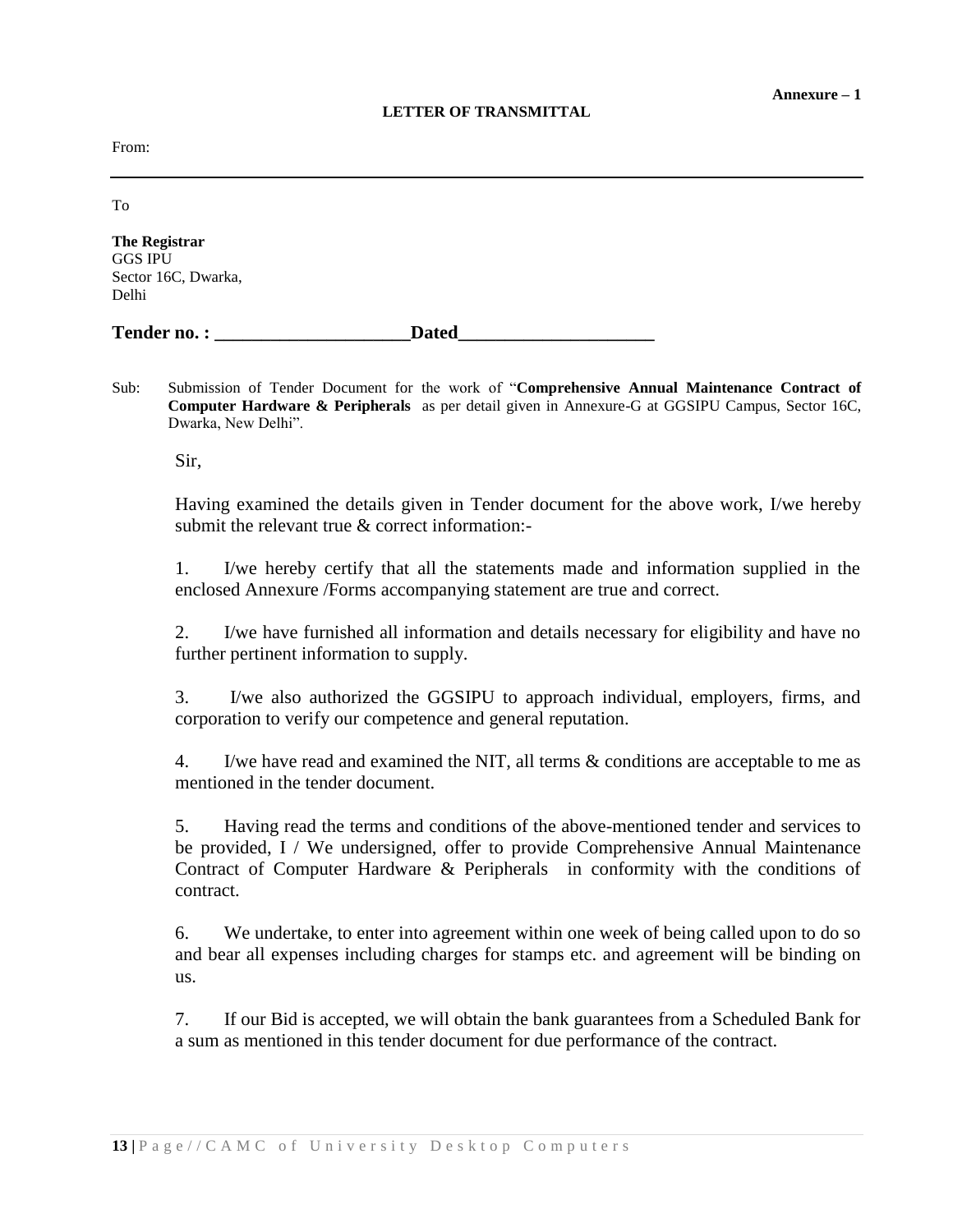8. We agree to abide by this bid for a period of 75 days from the date fixed for bid opening and it shall remain binding upon us and may be accepted at any time before the expiry of that period.

9. Until an agreement is signed and executed, this bid together with your written acceptance thereof, in your notification of award shall constitute a binding contract between us.

10. Bid submitted by us are properly sealed and prepared so as to prevent any subsequent alteration and/or replacement.

11. We understand that you are not bound to accept the lowest or any bid, you may receive.

12. GGSIP University reserves the right to cancel the tender without assigning any reason.

13. GGSIP University reserves the right to reject any or all tenders without assigning any reasons whatsoever.

| <b>Place</b> | Name $\&$ Signature(s) of Bidder(s) |
|--------------|-------------------------------------|
|              | with seal of the Firm               |
| <b>Date</b>  | Name of Bidder(s)                   |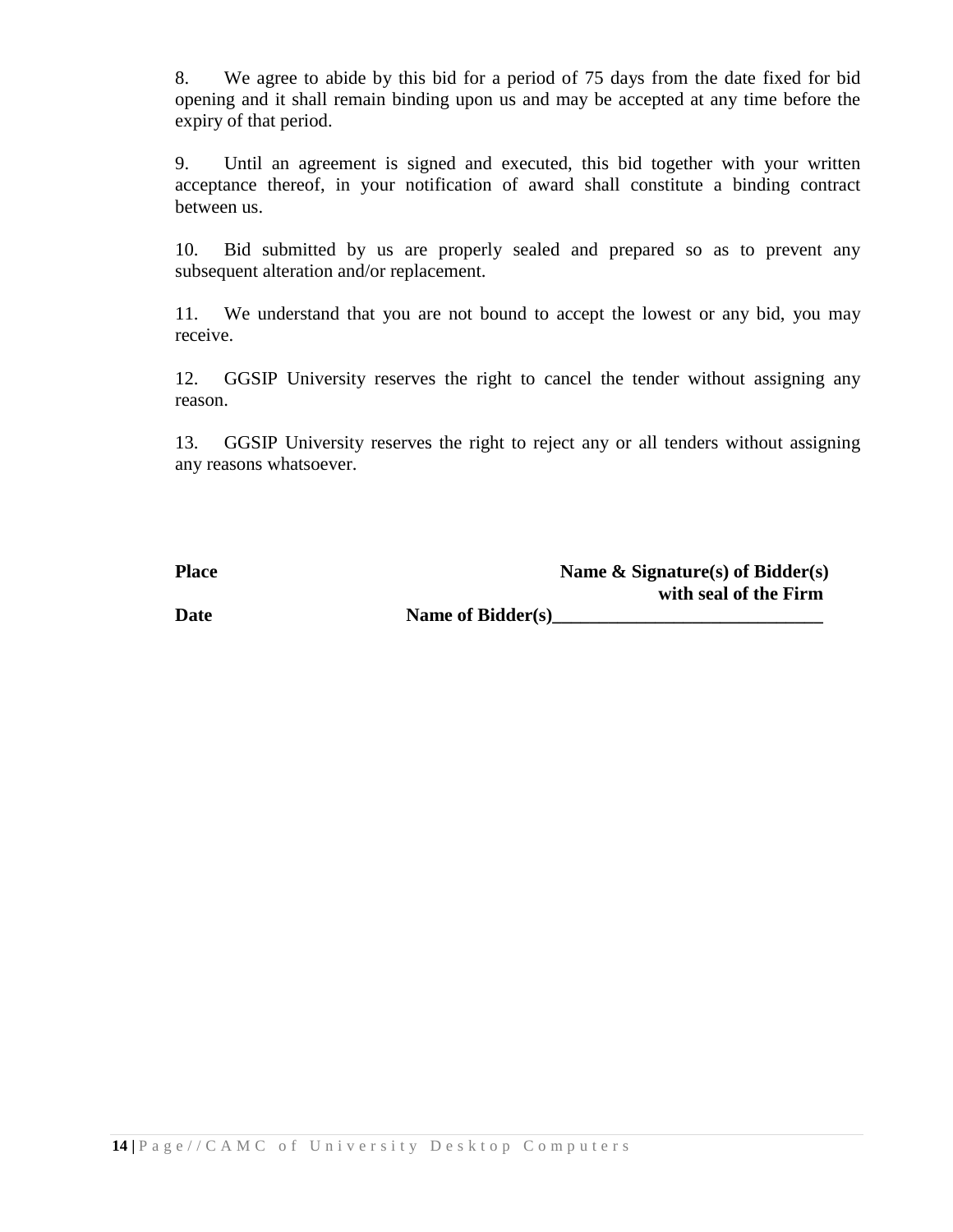**Annexure – 2**

# **DECLARATION FOR FAIR BUSINESS BY THE BIDDER**

# **(Affidavit on Non-Judicial Stamp Paper of Rs.l00/- duly attested by Notary/Magistrate)**

Tender no. : **Dated** 

Sub: Submission of Tender Document for the work of "**Comprehensive Annual Maintenance Contract of Computer Hardware & Peripherals** as per detail given in Annexure-G at GGSIPU Campus, Sector 16C, Dwarka, New Delhi".

I/We \_\_\_\_\_\_\_\_\_\_\_\_ S/o Sh \_\_\_\_\_\_\_\_\_\_\_\_\_\_\_\_\_\_\_Resident of (Address) \_\_\_\_\_\_\_\_\_\_\_\_\_\_ do solemnly pledge and affirm:

That I/We certifying that I/We, M/s in submission of this offer confirm that:-

- i) I/We have not made any misleading or false representation in the forms, statements and attachments in proof of the qualification requirements;
- ii) I/We do not have records of poor performance such as abandoning the work, not properly completing the contract, inordinate delays in completion, litigation history or financial failures etc.
- iii) Our businesses have not been banned by any Govt. Organization / PSUs / Institutions / Schools / Universities in the last three years up to the submission date of bidding.
- iv) We have submitted all the supporting documents and furnished the relevant details as per prescribed format.
- v) The information and documents submitted with the bid by us are correct and we are fully responsible for the correctness of the information and documents submitted by us.
- vi) We understand that in case of any statement/information/document furnished by us or to be furnished by us in connection with this offer is found to be incorrect or false, our EMD in full will be forfeited and we shall be liable for blacklisting, banning or forfeited, cancellation, penalty as deemed fit by the University.
- vii) That no criminal case has been registered against I/we in last three years on the date of bid submission.
- viii) I / We have not been blacklisted/debarred by any of the Government/Public Sector Agency in last three years.
- ix) None of our relative is working in the University.
- x) I / We will fulfill all the Terms and Conditions of the tender and undertake to provide services as per Terms and Conditions including the contract entered with the University.

**Place Name & Signature(s) of Bidder(s) with seal of the Firm** 

**Date Name of Bidder(s)**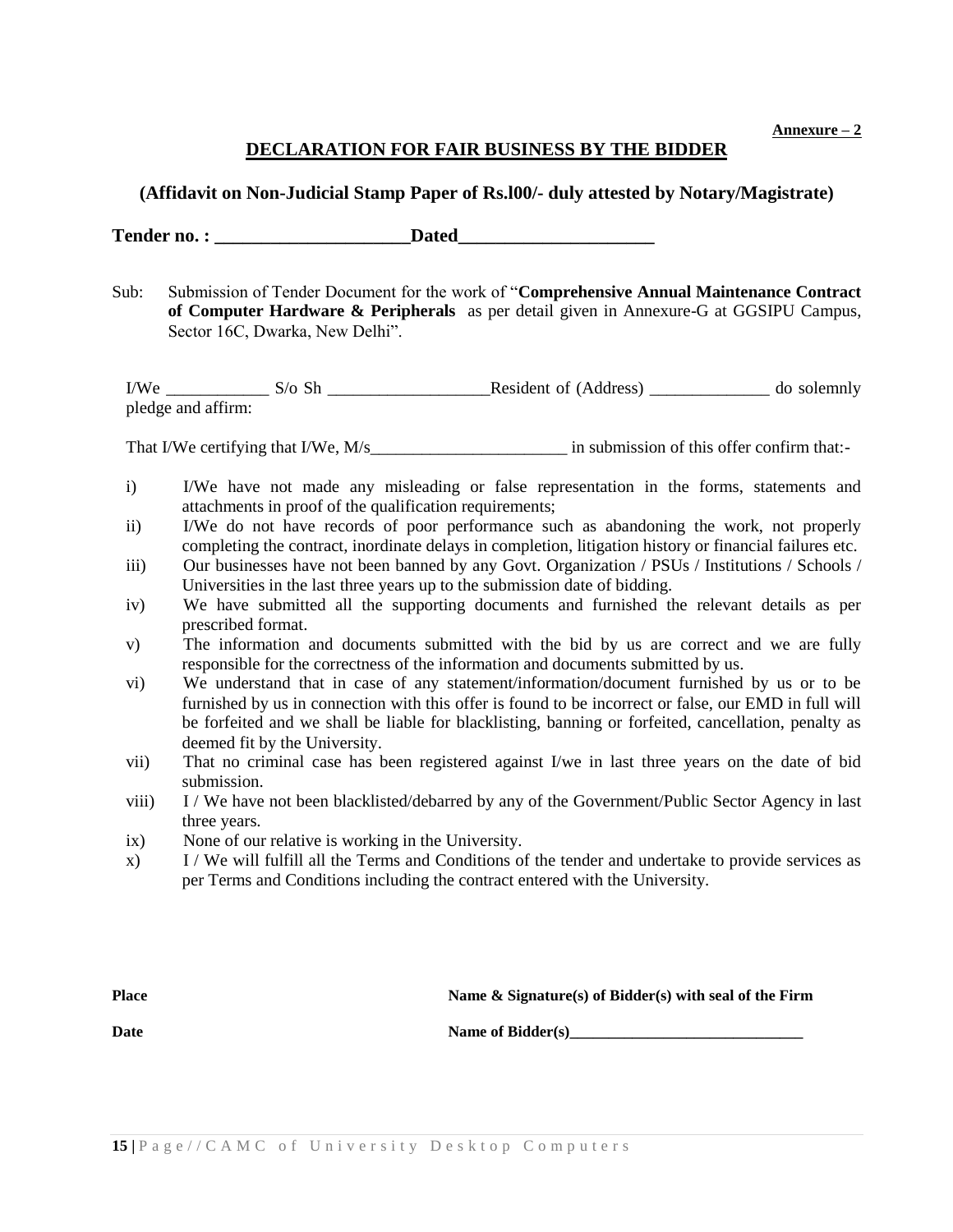#### **Annexure –3**

### **COMPLIANCE TO BID REQUIREMENT (***Separate for each bid)*

We hereby agree to fully comply with, abide by and accept without variation, deviation or reservation all technical, commercial and other conditions whatsoever of the Bidding Documents and Addendum to the Bidding Documents, if any, for subject work issued by GGSIPU.

We hereby further confirm that any terms and conditions if mentioned in our bid (Un-priced as well as Priced Part) shall not be recognized and shall be treated as null and void.

| <b>SIGNATURE OF BIDDER</b> |  |
|----------------------------|--|
| <b>NAME OF BIDDER</b>      |  |
| <b>COMPANY SEAL</b>        |  |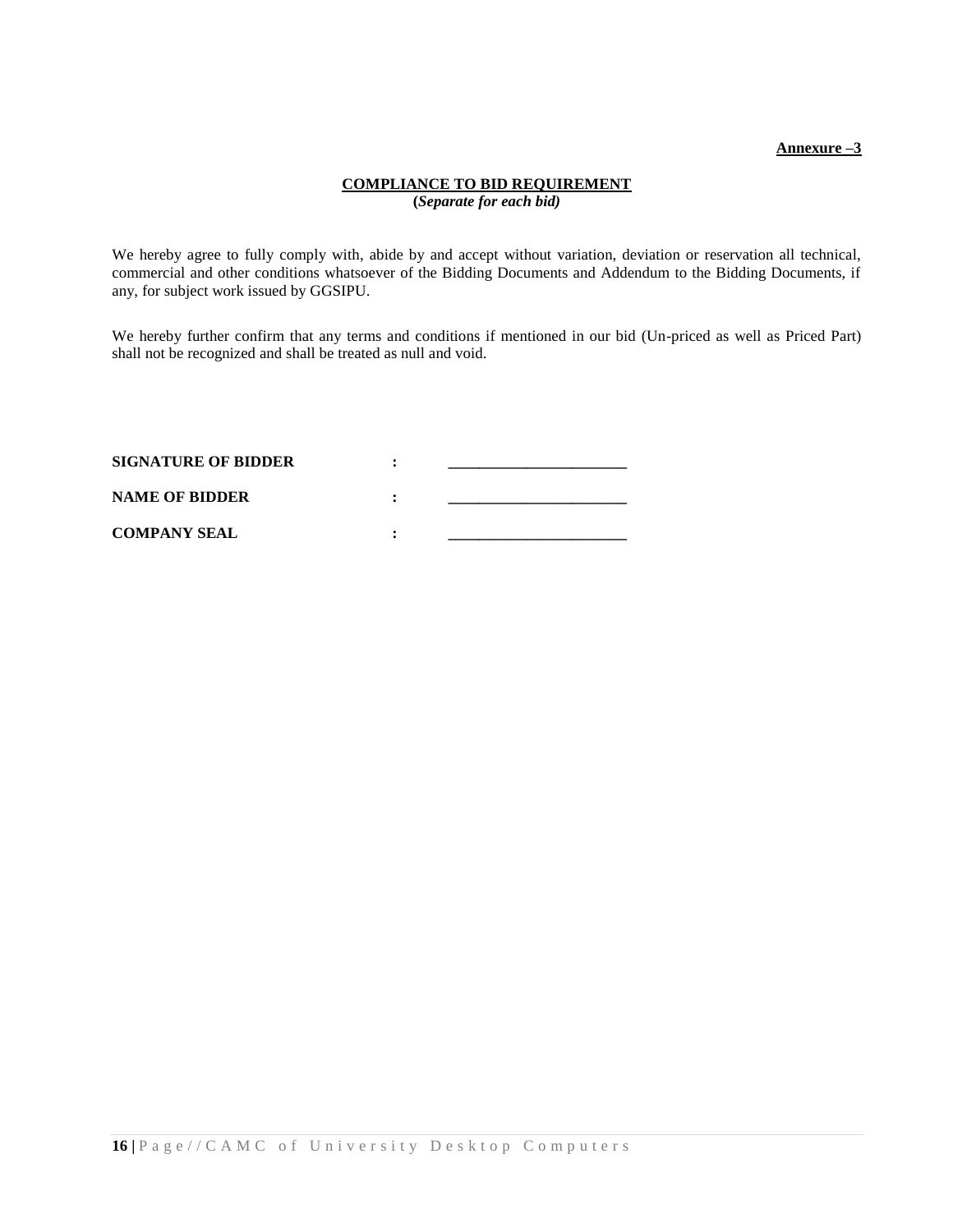# **ORGANISATION STRUCTURE**

**(***Separate for each bid)*

| 1.<br>2.<br>3.        | Company Name<br><b>Registration Number</b><br><b>Registered Address</b>                                                                                                             |                                                                                                                                                                                                                                                  |
|-----------------------|-------------------------------------------------------------------------------------------------------------------------------------------------------------------------------------|--------------------------------------------------------------------------------------------------------------------------------------------------------------------------------------------------------------------------------------------------|
|                       | Name of Partners/ Director                                                                                                                                                          |                                                                                                                                                                                                                                                  |
| City                  | Postal Code<br>Company's Establishment Year<br>Company's Nature of Business<br>Company's Legal Status                                                                               | 1) Limited Company<br>2) Undertaking<br>3) Joint Venture<br>4) Partnership<br>5) Others                                                                                                                                                          |
| Email Id<br>Phone No. | <b>CONTACT DETAILS</b><br><b>Contact Name</b><br>Designation                                                                                                                        | <u> 1989 - Johann Barn, mars an t-Amerikaansk politiker (</u>                                                                                                                                                                                    |
| Mobile No             |                                                                                                                                                                                     | the contract of the contract of the contract of the contract of the contract of                                                                                                                                                                  |
|                       | <b>Bank Details</b><br>Name of Beneficiary<br>A/c. No. CC/CD/SB/OD<br>Name of Bank<br>IFSC No. (Bank)<br><b>Enclose Cancel Cheque Copy</b><br><b>Branch Address and Branch Code</b> | <u> 1980 - Jan James James Barnett, fransk politik (d. 1980)</u><br><u> 1989 - Johann Barn, fransk politik (d. 1989)</u><br><u> 1989 - Johann Harry Barn, mars ar breithinn ar breithinn an t-American ann an t-American ann an t-American a</u> |
|                       | <b>Other Details</b><br>Vendor's PAN No.                                                                                                                                            |                                                                                                                                                                                                                                                  |
|                       | Vendor's GST No.                                                                                                                                                                    |                                                                                                                                                                                                                                                  |
| 7.                    |                                                                                                                                                                                     | Name & Designation of individuals authorized to act for the organization:<br>(Pl attach power of attorney in favour of authorized representative duly signed by authorized signatory)                                                            |
| 8.                    | Has the Bidder ever required to suspend work<br>project and reasons of suspension of work.                                                                                          | for a period of more than six months continuously after you<br>commenced the business? If so, give the name of the<br>$\ddot{\cdot}$                                                                                                             |
| 9.                    | Has the Bidder, or any constituent partner in case of<br>for abandonment.                                                                                                           | partnership firm, ever abandoned the awarded work before<br>its completion? If so, give name of the project and reasons                                                                                                                          |
| 10.                   | Has the Bidder, or any constituent partner in case of                                                                                                                               | $\ddot{\cdot}$                                                                                                                                                                                                                                   |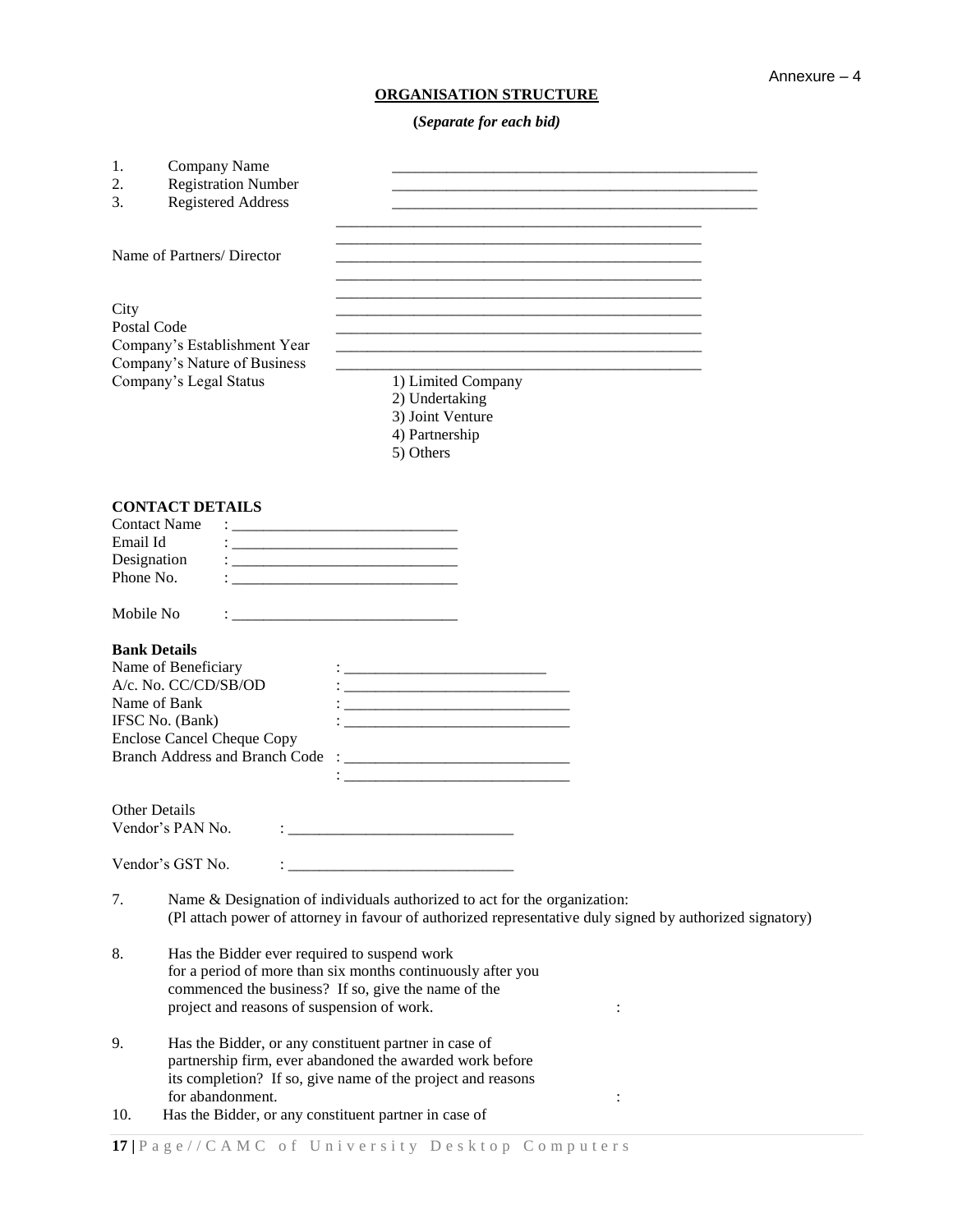partnership firm, ever been debarred/ black listed for tendering in any organization at any time? If so, give details. :

- 1. Has the Bidder, or any constituent partner in case of partnership firm, ever been convicted by a court of law? If so, give details.
- 12. Any other information considered necessary but not included above. :

(Stamp, Name & Signature of Bidder)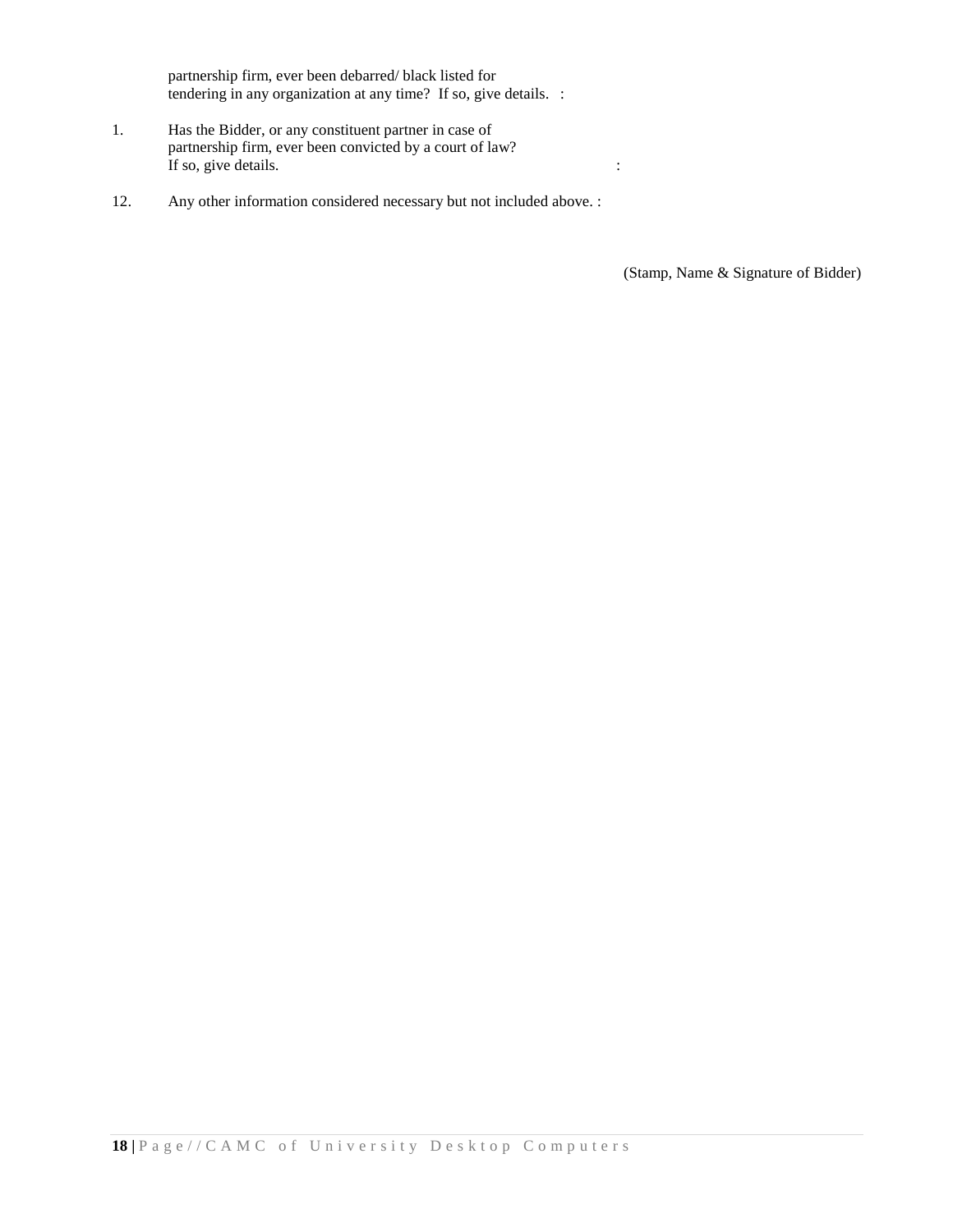# **FINANCIAL INFORMATION**

1) Financial Analysis – Details to be furnished duly supported by figures in balance sheet/profit and loss account for the last five years duly certified by the Chartered Accountant, as submitted by the applicant to the Income Tax Department (Copies to be uploaded)

| <b>Item</b>              | 2016-17 | 2017-18 | 2018-19 |
|--------------------------|---------|---------|---------|
| <b>Gross Annual</b>      |         |         |         |
| turnover on              |         |         |         |
| works(with paper         |         |         |         |
| proof)                   |         |         |         |
| (In Lakhs)               |         |         |         |
| Profit/Loss(In<br>Lakhs) |         |         |         |

2) Proposed financial arrangements for carrying out the proposed work.

**Note: Attach certified copies of Balance Sheet of all years (2016-2018) audited, signed &stamped by Chartered Accountant.**

Signature of Chartered Accountant with Seal

**Place Name & Signature(s) of Bidder(s) with seal of the Firm**

**Date**

Name of Bidder(s)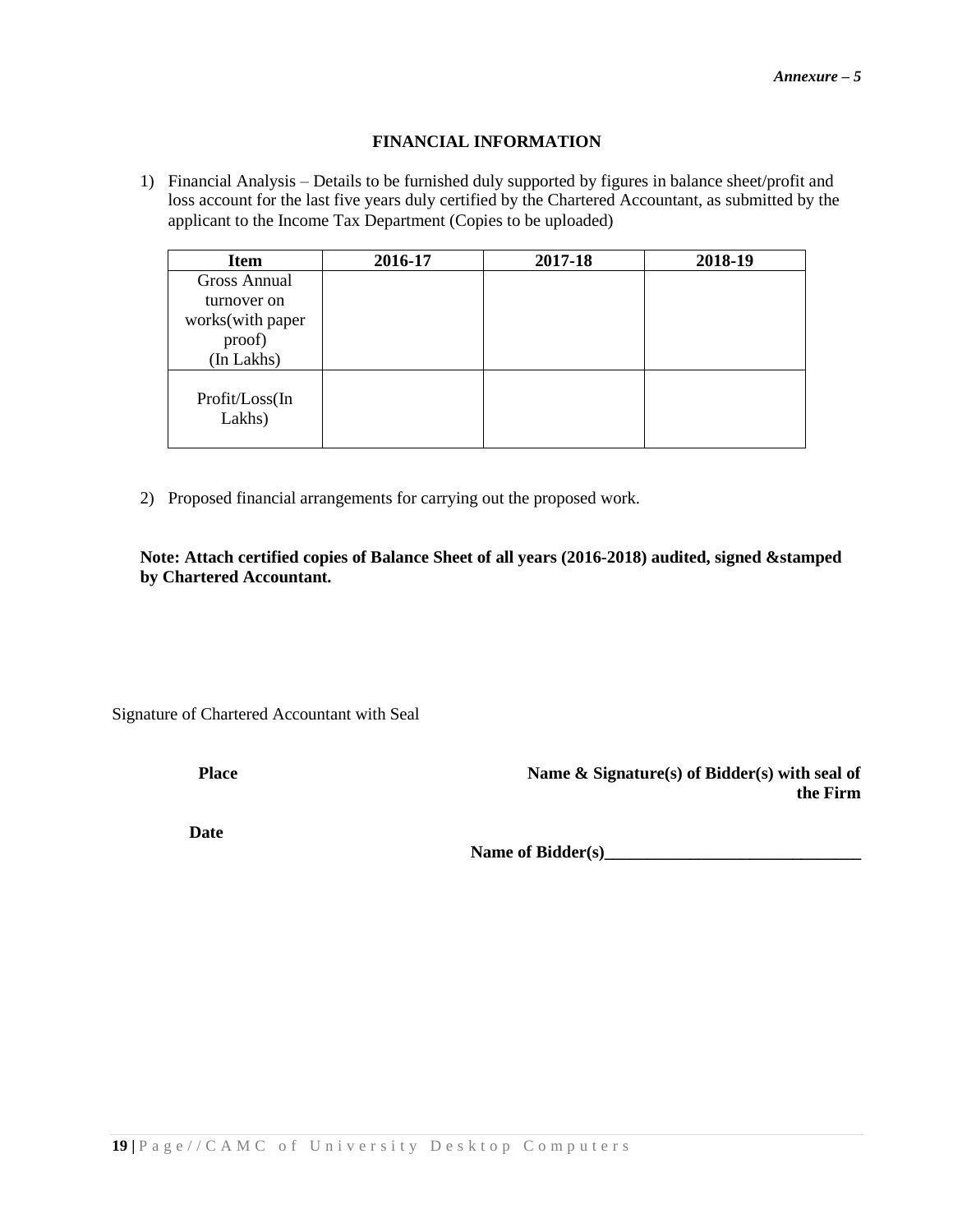*Annexure – 6*

# **DETAILS OF ALL WORKS OF SIMILAR NATURE COMPLETED DURING THE LAST FIVE YEARS ENDING LAST DAY OF THE MONTH OF MARCH 2019**

| S.<br>No. | of<br>Owner<br>organization | <b>Value</b><br>in Lacs<br>of<br>rupees | of<br>Date<br>commencement<br>as per contract | <b>Stipulated</b><br>of<br>date<br>completion | <b>Actual</b><br>date<br>of<br>completion | Litigation/<br>arbitration<br>cases<br>pending/<br>in progress<br>with<br>details<br>on<br>the day of<br>bidding* | <b>Name</b><br>and<br>address/<br>telephone<br>number<br>of officer<br>to whom<br>reference<br>be<br>may<br>made | <b>Remarks</b><br>(whether<br>services<br>rendered<br>was<br>satisfacto<br>ry or not |
|-----------|-----------------------------|-----------------------------------------|-----------------------------------------------|-----------------------------------------------|-------------------------------------------|-------------------------------------------------------------------------------------------------------------------|------------------------------------------------------------------------------------------------------------------|--------------------------------------------------------------------------------------|
|           | $\mathfrak{D}$              | 3                                       | 4                                             | 5                                             | 6                                         | 7                                                                                                                 | 8                                                                                                                | 9                                                                                    |
|           |                             |                                         |                                               |                                               |                                           |                                                                                                                   |                                                                                                                  |                                                                                      |

- i. "Value" shall mean gross value of the completed work. This should be certified by an officer of the client organization on their letter-head.
- ii. Work completion certificate shall be attached.

\* Indicate gross amount claimed and amount awarded in the Litigation/ arbitration.

Signature of Bidder(s) with Seal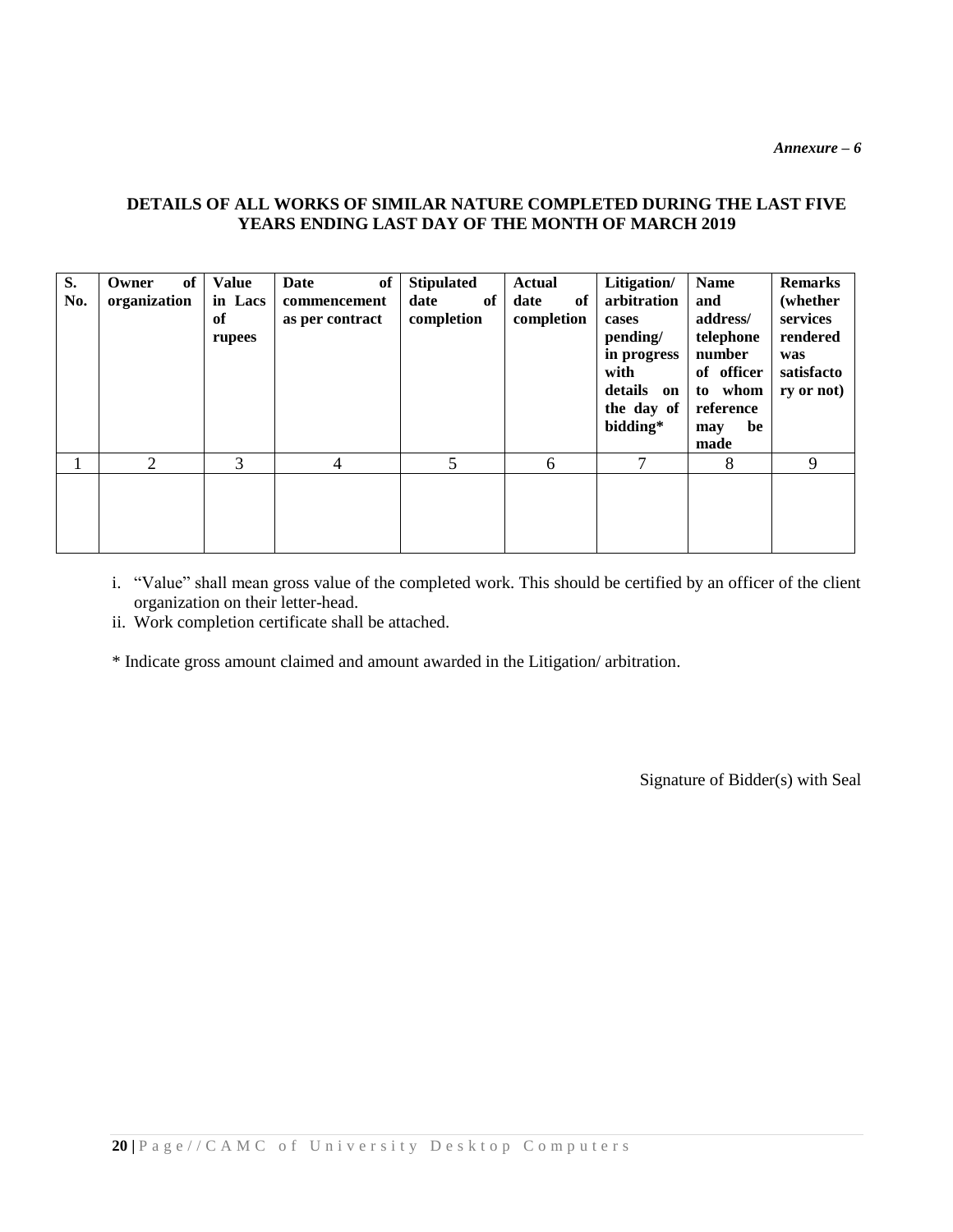# **SECTION III**

# **TECHNICAL SPECIFICATIONS**

Approximate number of various Computer, Hardware & Peripherals installed at various branches / University School of Studies

# **Computers**

| <b>MAKE</b>                       | <b>Quantity in Nos.</b> |
|-----------------------------------|-------------------------|
| Acer+HCL+HP (i7)                  | 261                     |
| Acer+HCL+HP (i5)                  | 981                     |
| $HCL$ (i3)                        | 3                       |
| HP+Lenovo+LG+Samsung (Core 2 Duo) | 36                      |
| HP+IBM (Pentium)                  | 10                      |
| Dell+HCL (Pentium 4)              | 7                       |
| ΤΟΤΑL                             | 1298                    |

# **Printers**

| <b>MAKE</b>                       | <b>Quantity in NOS</b> |
|-----------------------------------|------------------------|
| HP LaserJet Pro 400 Printer M401d | 1                      |
| HP LaserJet Pro CM1415fnw Color   | 2                      |
| Canon LBP 2900B                   | 1                      |
| Canon LBP 3300                    | $\mathbf{1}$           |
| Canon LBP2900B                    | 1                      |
| HP 2060 All in One K110           | 1                      |
| HP 915 Deskjet All in One         | 1                      |
| HP Color LaserJet 2600n           | 2                      |
| HP Color LaserJet 2605dn          | 3                      |
| HP ColorLaserjet CP1025           | $\mathfrak{p}$         |
| HP Color LaserJet CP2025          | 21                     |
| HP Color LaserJet CP3525dn        | $\overline{2}$         |
| HP ColorLaserjet CP5225           | 1                      |
| HP Color LaserJet Pro MFP M177    | 2                      |
| HP Deskjet 1000                   | 3                      |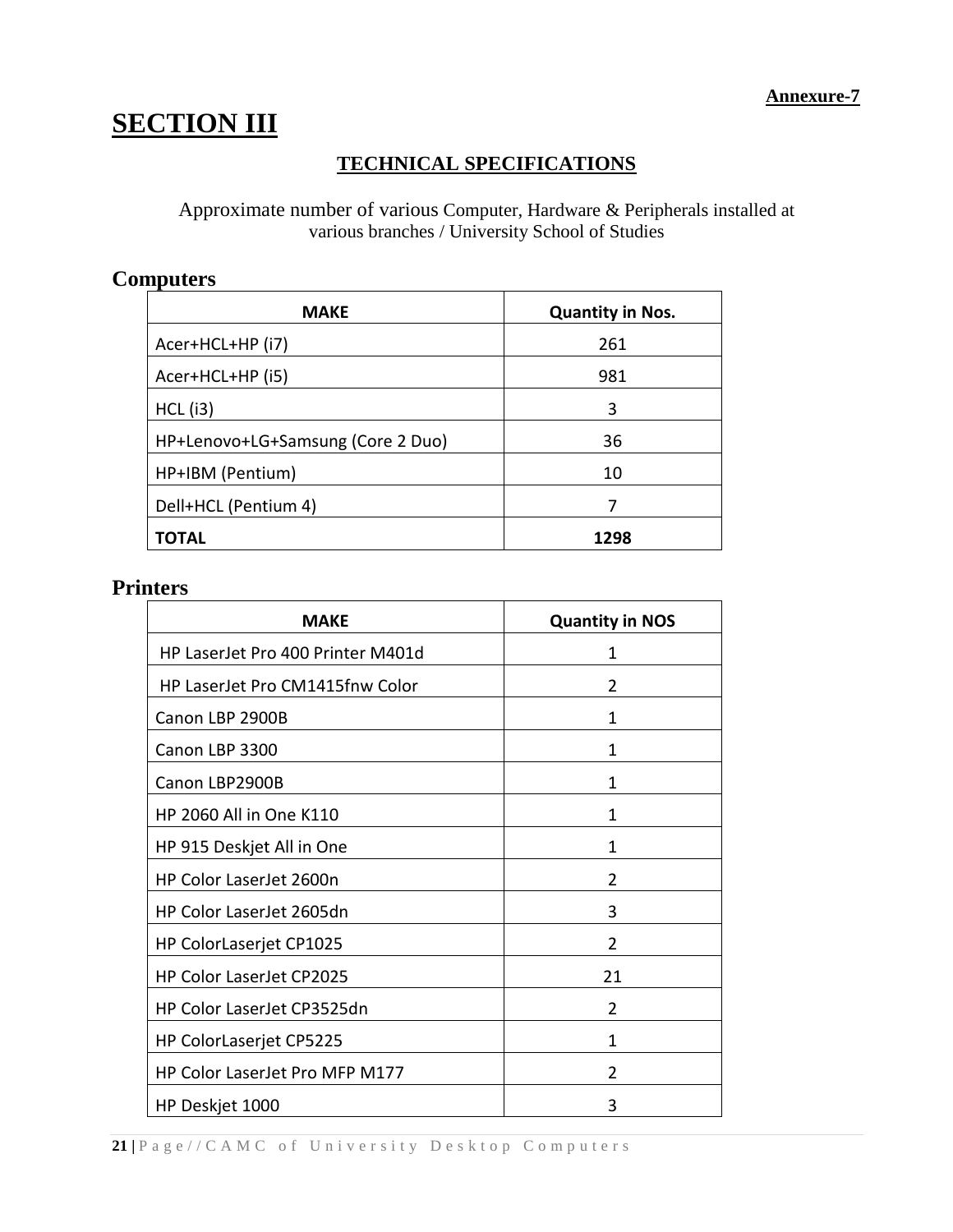| <b>MAKE</b>                 | <b>Quantity in NOS</b> |
|-----------------------------|------------------------|
| HP Deskjet 3050             | 1                      |
| HP Deskjet 5652             | 1                      |
| HP Deskjet D1668            | 1                      |
| HP Deskjet Printer          | $\overline{2}$         |
| HP LaserJet M1136 MFP       | 11                     |
| HP LaserJet 1000            | 4                      |
| HP LaserJet 1010            | 21                     |
| HP LaserJet 1015            | 2                      |
| HP LaserJet 1020            | 10                     |
| HP LaserJet 1020 Plus       | 6                      |
| HP LaserJet 1022            | 4                      |
| HP LaserJet 1200            | 5                      |
| HP LaserJet 1320            | 24                     |
| HP LaserJet 1320N           | 11                     |
| HP LaserJet 2430n           | 1                      |
| HP LaserJet 3015            | 1                      |
| HP LaserJet 3055            | 3                      |
| HP LaserJet 5200            | 1                      |
| HP LaserJet 5550            | 1                      |
| HP LaserJet 9040            | 1                      |
| HP LaserJet 9040dn          | 5                      |
| HP LaserJet Color 1213      | 1                      |
| HP LaserJet Color M251n     | 2                      |
| HP LaserJet Color M451dn    | $\mathbf{1}$           |
| HP LaserJet Color MFP M175a | 1                      |
| HP LaserJet CP1025          | $\mathbf 1$            |
| HP LaserJet M1005           | 1                      |
| HP LaserJet M1216 MFP       | 2                      |
| HP LaserJet M1319F MFP      | 3                      |
| HP LaserJet M1522n          | 3                      |
| HP LaserJet M1522nf         | 4                      |
| HP LaserJet M1536dnf        | 41                     |

**22 |** P a g e / / C A M C o f U n i v e r s i t y D e s k t o p C o m p u t e r s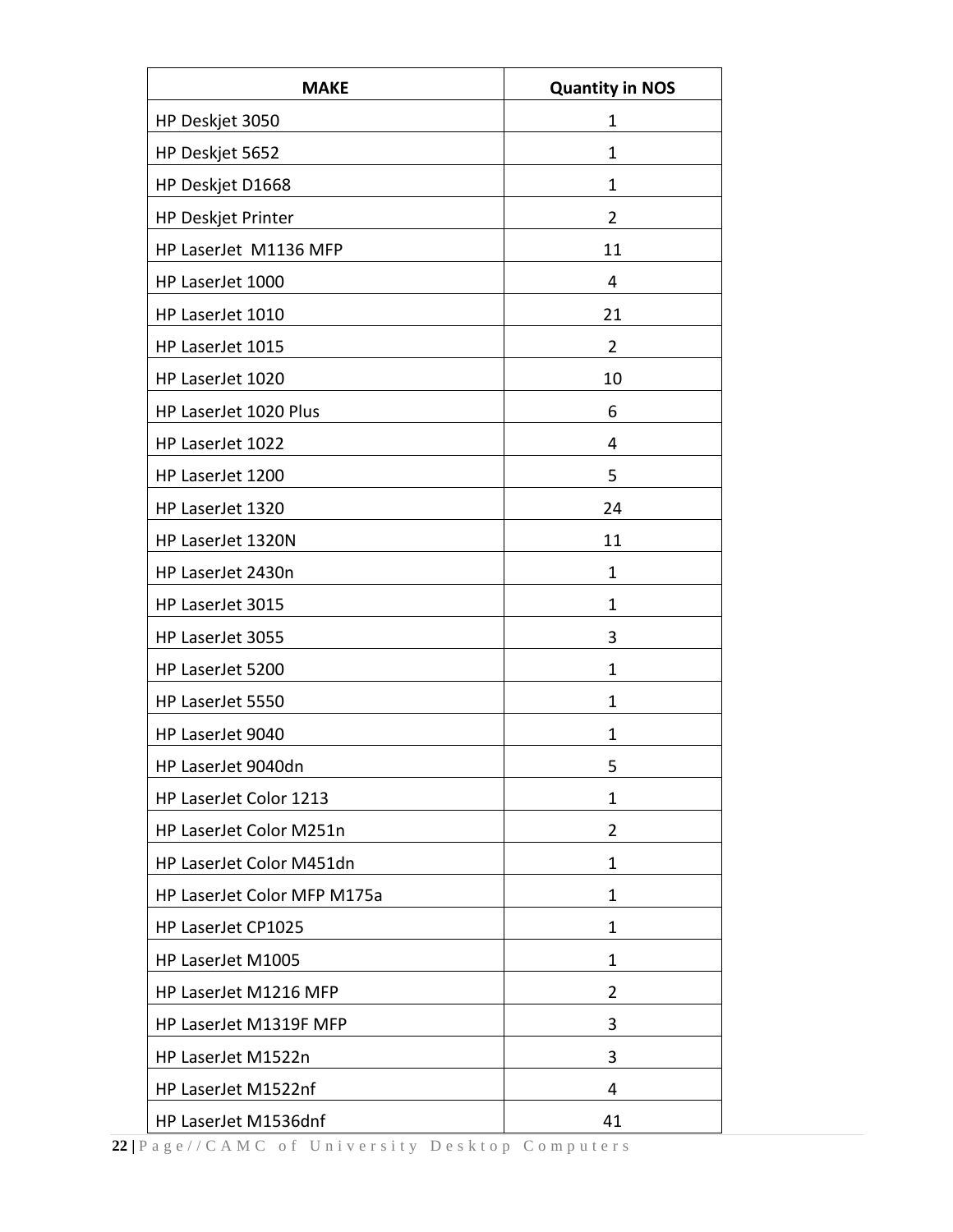| <b>MAKE</b>                    | <b>Quantity in NOS</b> |
|--------------------------------|------------------------|
| HP LaserJet P1007              | 21                     |
| HP LaserJet P1108              | 5                      |
| HP LaserJet P1505              | 17                     |
| HP LaserJet P1536              | 4                      |
| HP LaserJet P1566              | 6                      |
| HP LaserJet P1606dn            | 119                    |
| HP LaserJet P1660              | 1                      |
| HP LaserJet P2015              | 8                      |
| HP LaserJet P2015d             | 7                      |
| HP LaserJet P2015dn            | 7                      |
| HP LaserJet P2035              | 7                      |
| HP LaserJet P2055dn            | 6                      |
| HP LaserJet P3005dn            | 3                      |
| HP LaserJet P3015              | 14                     |
| HP LaserJet P3015dn            | 1                      |
| HP LaserJet Pro M1213nf        | 2                      |
| HP PSC 1210 All-in-One         | 1                      |
| HP PSC 1400 All-in-One         | 1                      |
| Konica Minolta pagepro 1390 MF | 1                      |
| Ricoh Aficio SP100SU           | 1                      |
| Samsung ML-1640 Laser Printer  | 7                      |
| Samsung ML-2010 Laser Printer  | 4                      |
| Samsung ML-3710 Laser Printer  | 4                      |
| Samsung SCX-4300               | 1                      |
| Samsung SCX-4828FN             | 1                      |
| <b>TVS Dot Matrix</b>          | 1                      |
| <b>TOTAL</b>                   | 470                    |

# **Scanners**

| <b>MAKE</b>            | <b>NOS</b> |
|------------------------|------------|
| CANON M11065 / DR-2010 |            |
| HP SCANJET 2410        |            |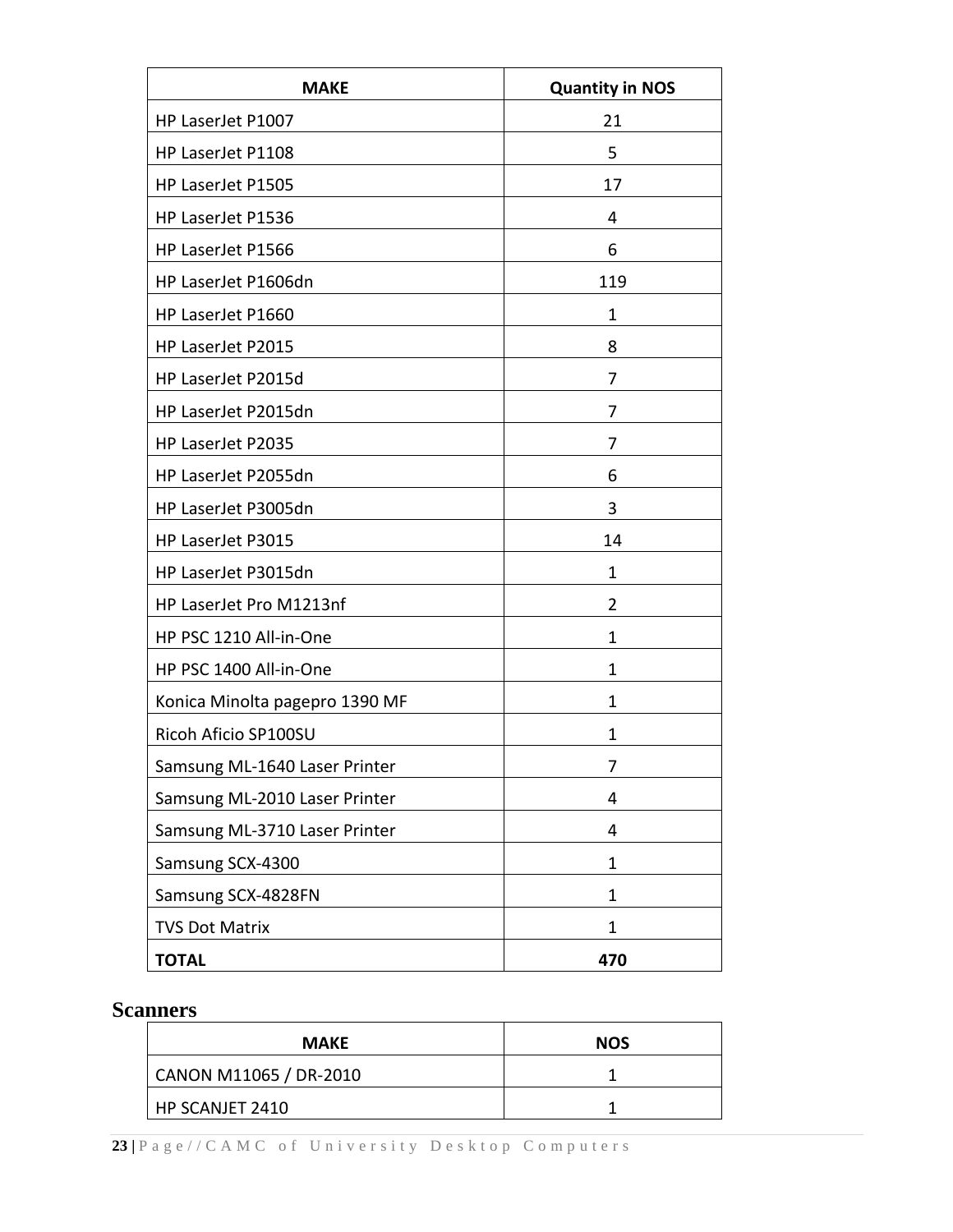| <b>MAKE</b>      | <b>NOS</b>     |
|------------------|----------------|
| HP SCANJET 4370  | 1              |
| HP SCANJET 4850  | $\overline{2}$ |
| HP SCANJET 5509  | 6              |
| HP SCANJET 5590  | 40             |
| HP SCANJET G2410 | 1              |
| HP SCANJET G3110 | 1              |
| HP SCANJET G4010 | 1              |
| HP SCANJET G4050 | $\mathfrak{p}$ |
| HP SCANJET N8460 | 1              |
| <b>TOTAL</b>     | 57             |

**(Approximate figures are mentioned in the table. It may increase or decrease as and when new items are added to the CAMC on completion of warranty period or items are deleted when they become obsolete or un-usable/un-serviceable or beyond economic repair.**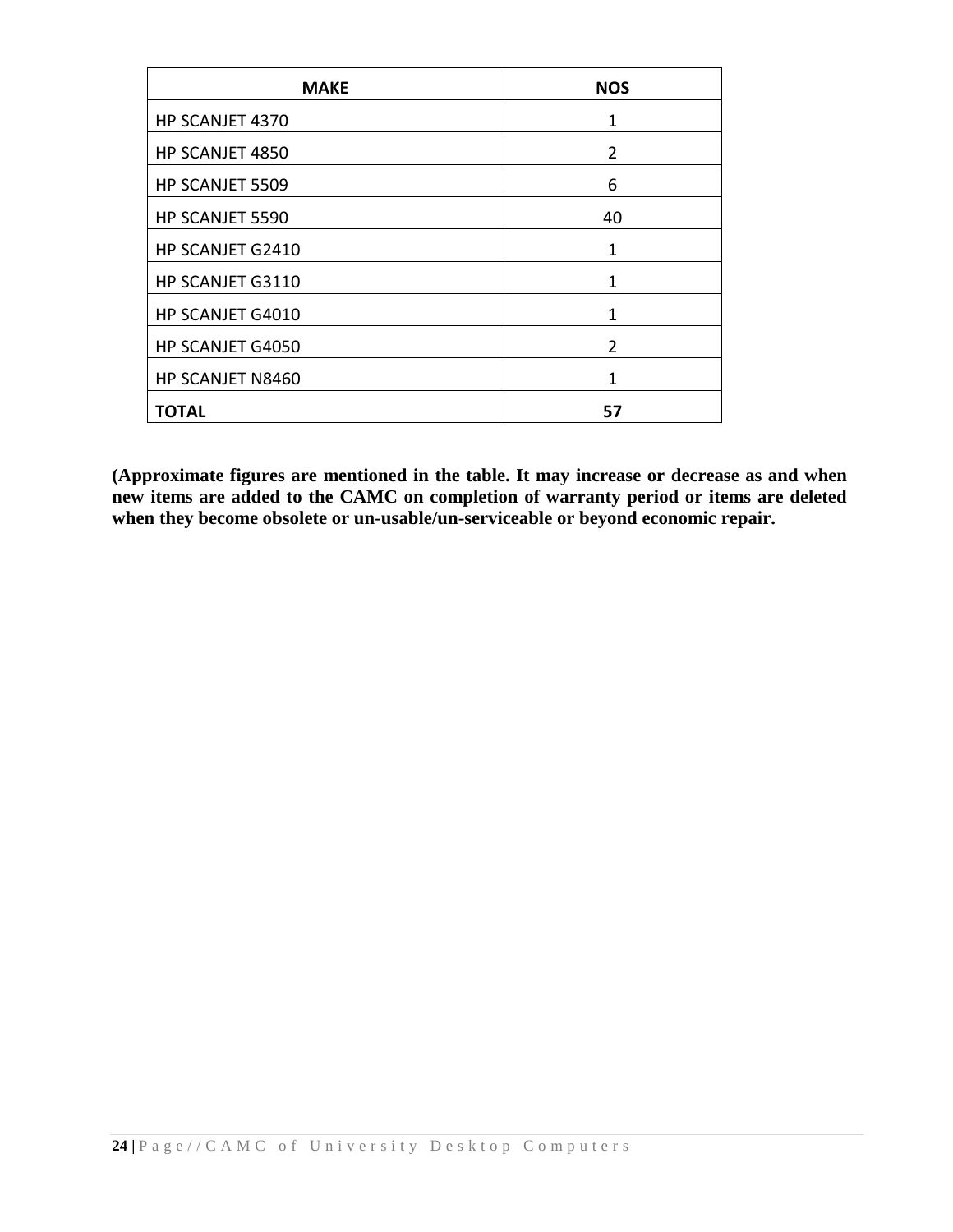# **SECTION IV**

 **Annexure-8**

# **Financial Bid**

Performa for Quotation of Rates for CAMC of Computer, Hardware & Peripherals

NAME & ADDRESS OF THE FIRM :\_\_\_\_\_\_\_\_\_\_\_\_\_\_\_\_\_\_\_\_\_\_\_\_\_\_\_\_\_\_\_\_\_\_\_\_\_\_\_\_\_\_\_\_\_\_\_\_\_

NAME OF THE CONTRACTOR  $\qquad$ :

| S.No        | <b>Description</b>                              | <b>Quantity in</b><br><b>Numbers</b><br>(Approx.) | <b>CAMC</b><br>Rate per<br><b>Annum</b><br><b>Excluding</b> | <b>CAMC</b> Cost per<br><b>Annum</b> |
|-------------|-------------------------------------------------|---------------------------------------------------|-------------------------------------------------------------|--------------------------------------|
|             |                                                 |                                                   | <b>Tax</b>                                                  |                                      |
| $\mathbf A$ | B                                               | $\mathbf C$                                       | D                                                           | $E=CXD$                              |
| 1.          | Acer+HCL+HP (i7) (Computer)                     | 261                                               |                                                             |                                      |
| 2.          | Acer+HCL+HP (i5) (Computer)                     | 981                                               |                                                             |                                      |
| 3.          | HCL (i3) (Computer)                             | 3                                                 |                                                             |                                      |
| 4.          | HP+Lenovo+LG+Samsung (Core 2 Duo)<br>(Computer) | 36                                                |                                                             |                                      |
| 5.          | HP+IBM (Pentium) (Computer)                     | 10                                                |                                                             |                                      |
| 6.          | Dell+HCL (Pentium 4) (Computer)                 | $\overline{7}$                                    |                                                             |                                      |
| 7.          | HP LaserJet Pro 400 Printer M401d<br>(Printer)  | $\mathbf{1}$                                      |                                                             |                                      |
| 8.          | HP LaserJet Pro CM1415fnw Color (Printer)       | $\overline{2}$                                    |                                                             |                                      |
| 9.          | Canon LBP 2900B (Printer)                       | $\overline{2}$                                    |                                                             |                                      |
| 10.         | Canon LBP 3300 (Printer)                        | $\mathbf{1}$                                      |                                                             |                                      |
| 11.         | HP 2060 All in One K110 (Printer)               | $\mathbf{1}$                                      |                                                             |                                      |
| 12.         | HP 915 Deskjet All in One (Printer)             | $\mathbf{1}$                                      |                                                             |                                      |
| 13.         | HP Color LaserJet 2600n (Printer)               | $\overline{2}$                                    |                                                             |                                      |
| 14.         | HP Color LaserJet 2605dn (Printer)              | 3                                                 |                                                             |                                      |
| 15.         | HP ColorLaserjet CP1025 (Printer)               | $\overline{2}$                                    |                                                             |                                      |
| 16.         | HP Color LaserJet CP2025 (Printer)              | 21                                                |                                                             |                                      |
| 17.         | HP Color LaserJet CP3525dn (Printer)            | $\overline{2}$                                    |                                                             |                                      |
| 18.         | HP ColorLaserjet CP5225 (Printer)               | $\mathbf{1}$                                      |                                                             |                                      |
| 19.         | HP Color LaserJet Pro MFP M177 (Printer)        | $\overline{2}$                                    |                                                             |                                      |
| 20.         | HP Deskjet 1000 (Printer)                       | 3                                                 |                                                             |                                      |

**25 |** P a g e / / C A M C o f U n i v e r s i t y D e s k t o p C o m p u t e r s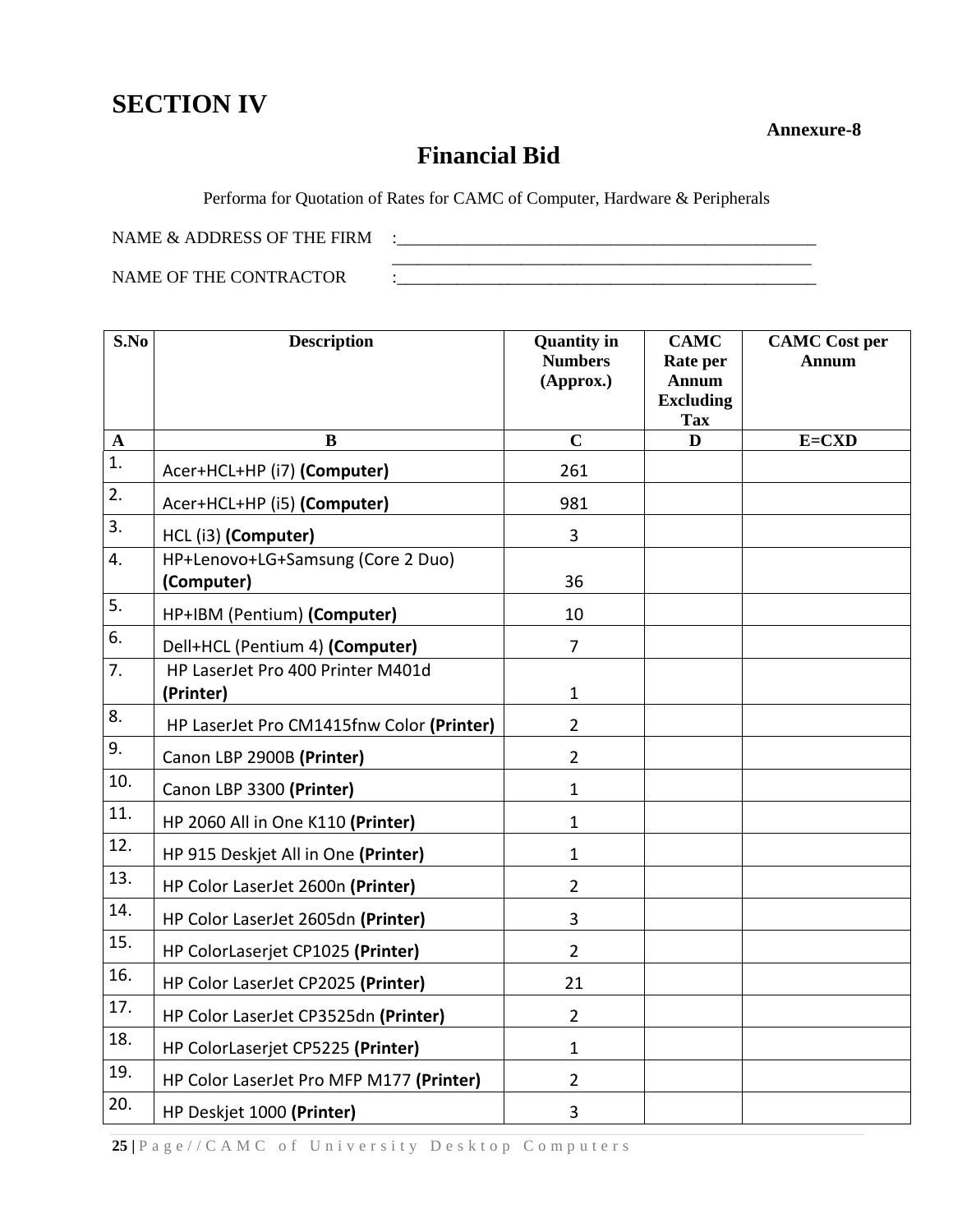| S.No | <b>Description</b>                    | <b>Quantity in</b><br><b>Numbers</b><br>(Approx.) | <b>CAMC</b><br>Rate per<br><b>Annum</b> | <b>CAMC</b> Cost per<br><b>Annum</b> |
|------|---------------------------------------|---------------------------------------------------|-----------------------------------------|--------------------------------------|
|      |                                       |                                                   | <b>Excluding</b><br><b>Tax</b>          |                                      |
| 21.  | HP Deskjet 3050 (Printer)             | $\mathbf{1}$                                      |                                         |                                      |
| 22.  | HP Deskjet 5652 (Printer)             | $\mathbf{1}$                                      |                                         |                                      |
| 23.  | HP Deskjet D1668 (Printer)            | $\mathbf{1}$                                      |                                         |                                      |
| 24.  | HP Deskjet Printer (Printer)          | $\overline{2}$                                    |                                         |                                      |
| 25.  | HP LaserJet M1136 MFP (Printer)       | 11                                                |                                         |                                      |
| 26.  | HP LaserJet 1000 (Printer)            | 4                                                 |                                         |                                      |
| 27.  | HP LaserJet 1010 (Printer)            | 21                                                |                                         |                                      |
| 28.  | HP LaserJet 1015 (Printer)            | $\overline{2}$                                    |                                         |                                      |
| 29.  | HP LaserJet 1020 (Printer)            | 10                                                |                                         |                                      |
| 30.  | HP LaserJet 1020 Plus (Printer)       | 6                                                 |                                         |                                      |
| 31.  | HP LaserJet 1022 (Printer)            | 4                                                 |                                         |                                      |
| 32.  | HP LaserJet 1200 (Printer)            | 5                                                 |                                         |                                      |
| 33.  | HP LaserJet 1320 (Printer)            | 24                                                |                                         |                                      |
| 34.  | HP LaserJet 1320N (Printer)           | 11                                                |                                         |                                      |
| 35.  | HP LaserJet 2430n (Printer)           | $\mathbf{1}$                                      |                                         |                                      |
| 36.  | HP LaserJet 3015 (Printer)            | $\mathbf{1}$                                      |                                         |                                      |
| 37.  | HP LaserJet 3055 (Printer)            | 3                                                 |                                         |                                      |
| 38.  | HP LaserJet 5200 (Printer)            | $\mathbf{1}$                                      |                                         |                                      |
| 39.  | HP LaserJet 5550 (Printer)            | $\mathbf{1}$                                      |                                         |                                      |
| 40.  | HP LaserJet 9040 (Printer)            | $\mathbf{1}$                                      |                                         |                                      |
| 41.  | HP LaserJet 9040dn (Printer)          | 5                                                 |                                         |                                      |
| 42.  | HP LaserJet Color 1213 (Printer)      | $\mathbf{1}$                                      |                                         |                                      |
| 43.  | HP LaserJet Color M251n (Printer)     | $\overline{2}$                                    |                                         |                                      |
| 44.  | HP LaserJet Color M451dn (Printer)    | $\mathbf{1}$                                      |                                         |                                      |
| 45.  | HP LaserJet Color MFP M175a (Printer) | $\mathbf{1}$                                      |                                         |                                      |
| 46.  | HP LaserJet CP1025 (Printer)          | $\mathbf{1}$                                      |                                         |                                      |
| 47.  | HP LaserJet M1005 (Printer)           | $\mathbf{1}$                                      |                                         |                                      |
| 48.  | HP LaserJet M1216 MFP (Printer)       | $\overline{2}$                                    |                                         |                                      |
| 49.  | HP LaserJet M1319F MFP (Printer)      | 3                                                 |                                         |                                      |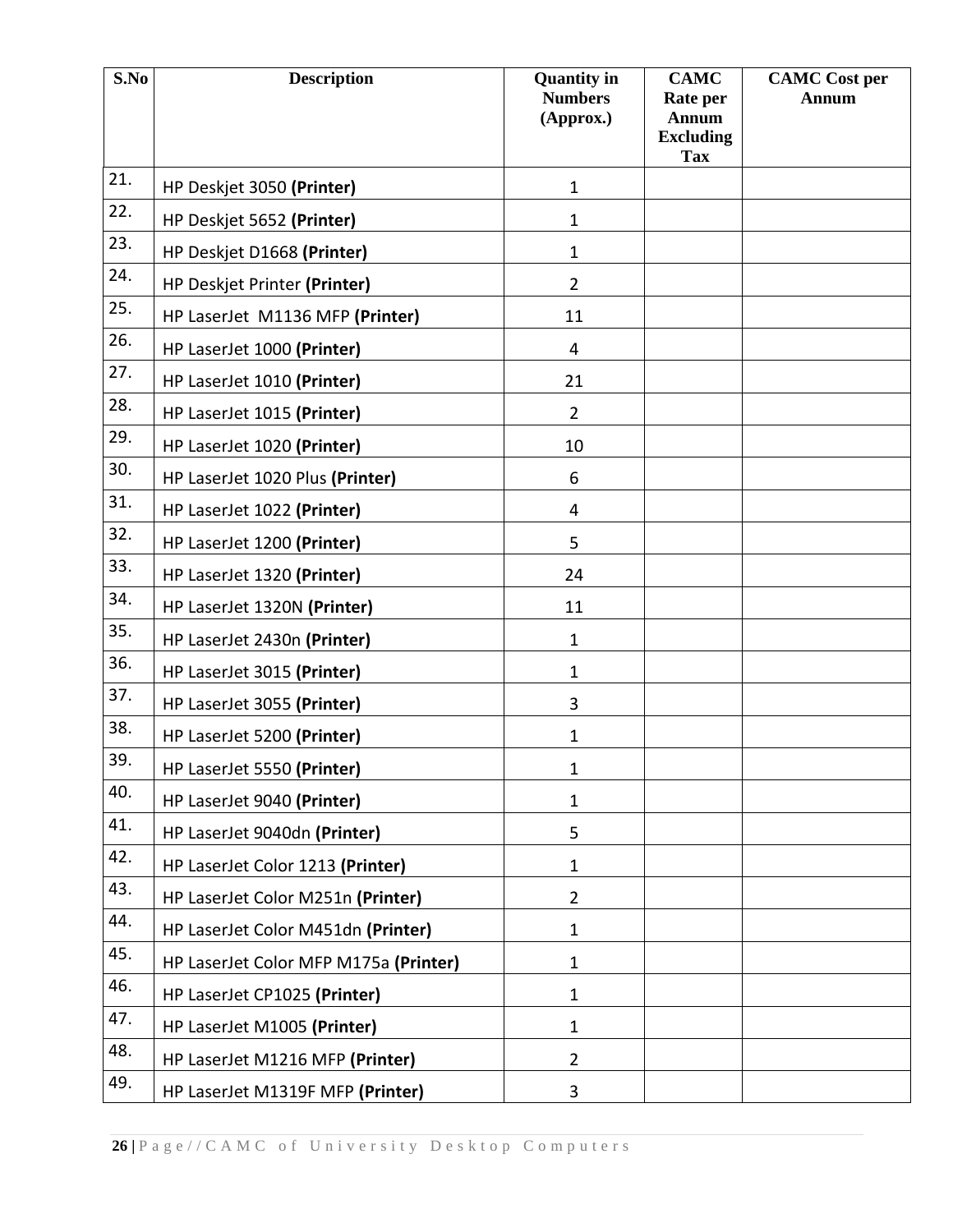| S.No | <b>Description</b>                       | <b>Quantity in</b><br><b>Numbers</b><br>(Approx.) | <b>CAMC</b><br>Rate per<br><b>Annum</b><br><b>Excluding</b><br><b>Tax</b> | <b>CAMC</b> Cost per<br><b>Annum</b> |
|------|------------------------------------------|---------------------------------------------------|---------------------------------------------------------------------------|--------------------------------------|
| 50.  | HP LaserJet M1522n (Printer)             | 3                                                 |                                                                           |                                      |
| 51.  | HP LaserJet M1522nf (Printer)            | $\overline{4}$                                    |                                                                           |                                      |
| 52.  | HP LaserJet M1536dnf (Printer)           | 41                                                |                                                                           |                                      |
| 53.  | HP LaserJet P1007 (Printer)              | 21                                                |                                                                           |                                      |
| 54.  | HP LaserJet P1108 (Printer)              | 5                                                 |                                                                           |                                      |
| 55.  | HP LaserJet P1505 (Printer)              | 17                                                |                                                                           |                                      |
| 56.  | HP LaserJet P1536 (Printer)              | 4                                                 |                                                                           |                                      |
| 57.  | HP LaserJet P1566 (Printer)              | 6                                                 |                                                                           |                                      |
| 58.  | HP LaserJet P1606dn (Printer)            | 119                                               |                                                                           |                                      |
| 59.  | HP LaserJet P1660 (Printer)              | $\mathbf{1}$                                      |                                                                           |                                      |
| 60.  | HP LaserJet P2015 (Printer)              | 8                                                 |                                                                           |                                      |
| 61.  | HP LaserJet P2015d (Printer)             | $\overline{7}$                                    |                                                                           |                                      |
| 62.  | HP LaserJet P2015dn (Printer)            | $\overline{7}$                                    |                                                                           |                                      |
| 63.  | HP LaserJet P2035 (Printer)              | 7                                                 |                                                                           |                                      |
| 64.  | HP LaserJet P2055dn (Printer)            | 6                                                 |                                                                           |                                      |
| 65.  | HP LaserJet P3005dn (Printer)            | 3                                                 |                                                                           |                                      |
| 66.  | HP LaserJet P3015 (Printer)              | 14                                                |                                                                           |                                      |
| 67.  | HP LaserJet P3015dn (Printer)            | $\mathbf{1}$                                      |                                                                           |                                      |
| 68.  | HP LaserJet Pro M1213nf (Printer)        | $\overline{2}$                                    |                                                                           |                                      |
| 69.  | HP PSC 1210 All-in-One (Printer)         | 1                                                 |                                                                           |                                      |
| 70.  | HP PSC 1400 All-in-One (Printer)         | 1                                                 |                                                                           |                                      |
| 71.  | Konica Minolta pagepro 1390 MF (Printer) | $\mathbf{1}$                                      |                                                                           |                                      |
| 72.  | Ricoh Aficio SP100SU (Printer)           | $\mathbf{1}$                                      |                                                                           |                                      |
| 73.  | Samsung ML-1640 Laser Printer (Printer)  | $\overline{7}$                                    |                                                                           |                                      |
| 74.  | Samsung ML-2010 Laser Printer (Printer)  | 4                                                 |                                                                           |                                      |
| 75.  | Samsung ML-3710 Laser Printer (Printer)  | 4                                                 |                                                                           |                                      |
| 76.  | Samsung SCX-4300 (Printer)               | $\mathbf{1}$                                      |                                                                           |                                      |
| 77.  | Samsung SCX-4828FN (Printer)             | $\mathbf{1}$                                      |                                                                           |                                      |
| 78.  | <b>TVS Dot Matrix (Printer)</b>          | $\mathbf{1}$                                      |                                                                           |                                      |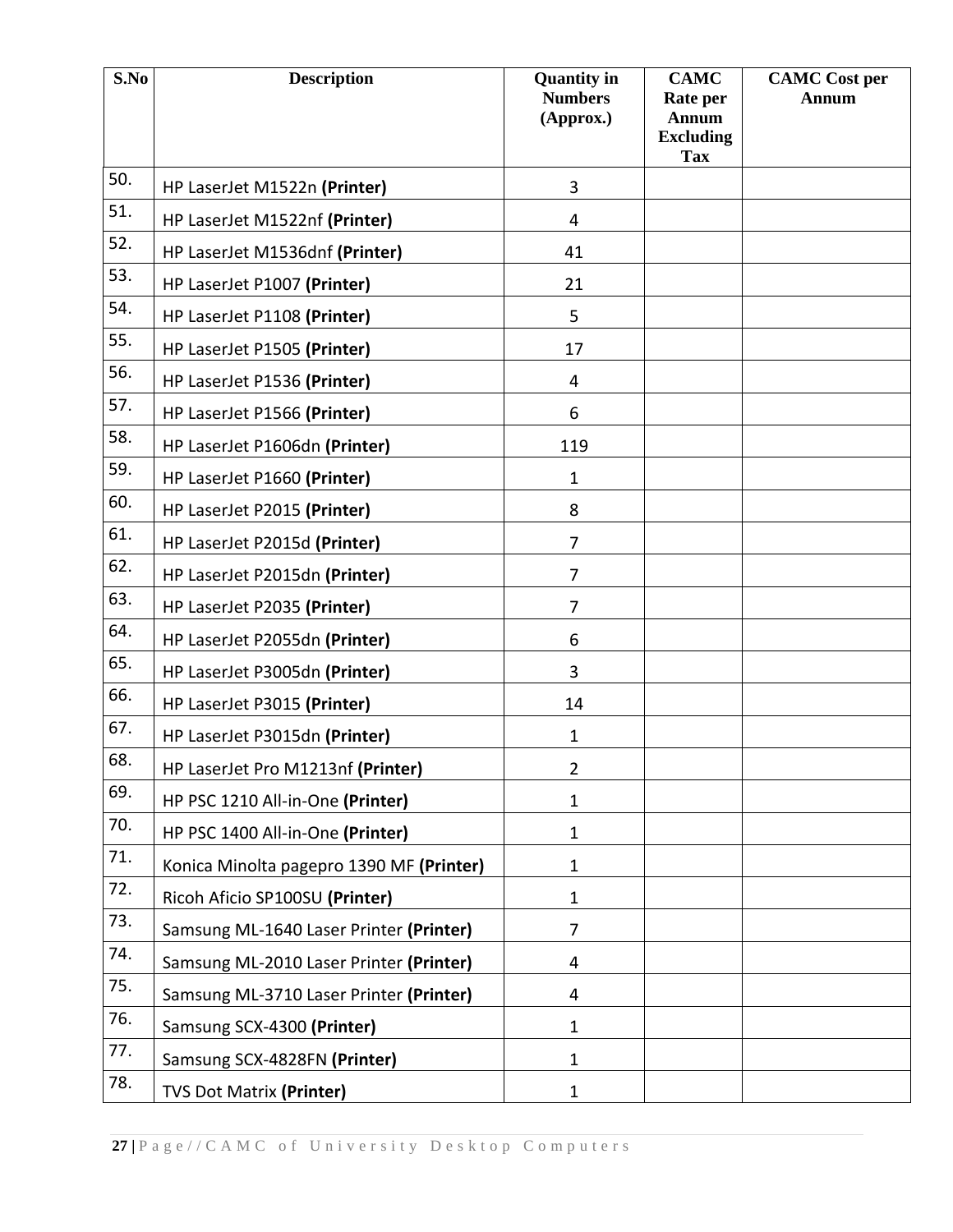| S.No | <b>Description</b>                                                                                                                         | <b>Quantity in</b><br><b>Numbers</b><br>(Approx.) | <b>CAMC</b><br>Rate per<br><b>Annum</b><br><b>Excluding</b><br>Tax | <b>CAMC</b> Cost per<br>Annum |
|------|--------------------------------------------------------------------------------------------------------------------------------------------|---------------------------------------------------|--------------------------------------------------------------------|-------------------------------|
| 79.  | CANON M11065 / DR-2010 (Scanner)                                                                                                           | 1                                                 |                                                                    |                               |
| 80.  | HP SCANJET 2410 (Scanner)                                                                                                                  | 1                                                 |                                                                    |                               |
| 81.  | HP SCANJET 4370 (Scanner)                                                                                                                  | 1                                                 |                                                                    |                               |
| 82.  | HP SCANJET 4850 (Scanner)                                                                                                                  | $\overline{2}$                                    |                                                                    |                               |
| 83.  | HP SCANJET 5509 (Scanner)                                                                                                                  | 6                                                 |                                                                    |                               |
| 84.  | HP SCANJET 5590 (Scanner)                                                                                                                  | 40                                                |                                                                    |                               |
| 85.  | HP SCANJET G2410 (Scanner)                                                                                                                 | 1                                                 |                                                                    |                               |
| 86.  | HP SCANJET G3110 (Scanner)                                                                                                                 | $\mathbf 1$                                       |                                                                    |                               |
| 87.  | HP SCANJET G4010 (Scanner)                                                                                                                 | 1                                                 |                                                                    |                               |
| 88.  | HP SCANJET G4050 (Scanner)                                                                                                                 | $\overline{2}$                                    |                                                                    |                               |
| 89.  | HP SCANJET N8460 (Scanner)                                                                                                                 | 1                                                 |                                                                    |                               |
| 90   | Man Power Charges for posting of qualified<br>Technical Person(s) having knowledge of repair<br>& maintenance of all items mentioned above | 03                                                |                                                                    |                               |
|      | Grand Total Cost for one year (Rs.)                                                                                                        |                                                   |                                                                    | <b>Rs</b>                     |

# **Having examined the bidding documents, the receipt of which is hereby duly acknowledged, we, the undersigned, submit our Financial Bid of**

**Rs\_\_\_\_\_\_\_\_\_\_\_\_\_\_\_\_\_\_\_\_\_\_\_\_\_\_\_\_\_(Rupees)\_\_\_\_\_\_\_\_\_\_\_\_\_\_\_\_\_\_\_\_\_\_\_\_\_\_\_\_\_\_\_\_\_\_\_\_\_\_\_)**

**(Total amount in words & figure)**

# **CAMC rate quoted above should include all charges and taxes**

- Cost comparison will be on the basis of Grand Total Cost for one year calculated for all above mentioned items, L-1 bidder will be decided the basis of Grand cost of all items in above table.
- The quantities mentioned above are estimated and not actual quantity. There may be variation in quantity.
- Before start of the contract, physical asset verification to be conducted by the vendor at their own cost.

**Date: Name and Signature of bidder With Corporate Seal**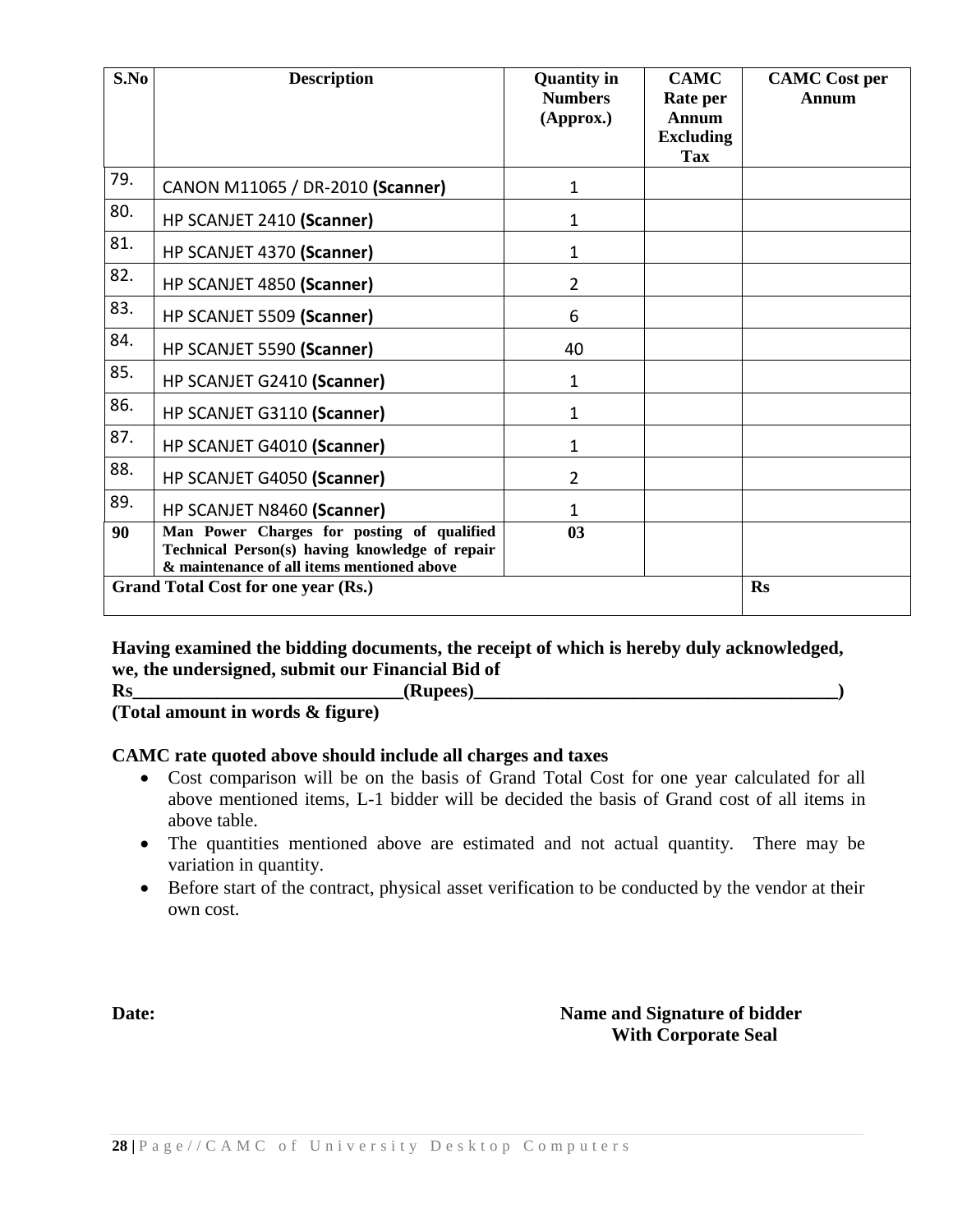# **Annexure – 9**

# **PREVENTIVE MAINTENANCE OF COMPUTER, HARDWARE AND PERIPHERAL AT GGSIPU**

| School/Department         |  |
|---------------------------|--|
| Location/Room No.         |  |
| Telephone No.             |  |
| Period                    |  |
| Date                      |  |
| $M/c$ type (with Sr. No.) |  |
| M/c Configuration         |  |
|                           |  |

| (A) | <b>System</b>    |                         |       |                      |  |  |
|-----|------------------|-------------------------|-------|----------------------|--|--|
|     | $\bf{1)}$        | Cleaned-Dust            | (Y/N) |                      |  |  |
|     |                  | <b>FDD/HDD</b>          | (Y/N) | $\ddot{\phantom{a}}$ |  |  |
|     |                  | CDROM(LENS)             | (Y/N) | $\ddot{\cdot}$       |  |  |
|     |                  | CPU (M/B etc.)          | (Y/N) | $\ddot{\phantom{a}}$ |  |  |
|     | $\rm ii)$        | Configuration Checked   | (Y/N) | $\ddot{\cdot}$       |  |  |
|     | $\overline{iii}$ | OS/Drive Checked        | (Y/N) | $\ddot{\cdot}$       |  |  |
|     | iv)              | Network Connectivity OK | (Y/N) | $\ddot{\phantom{a}}$ |  |  |
|     | V)               | Performance OK          | (Y/N) | $\cdot$ :            |  |  |
| (B) |                  | Virus Checked OK        | (Y/N) |                      |  |  |
|     | i)               | Virus Scanner used      |       |                      |  |  |

| <b>General Layout</b> |  |
|-----------------------|--|
| Suggestions (If any)  |  |
| Remarks               |  |

# **User Office In Charge Engineer**

| Name            | Name            | Name         |  |
|-----------------|-----------------|--------------|--|
| Designation     | Designation     | Organization |  |
| Email-id        | Email-id        |              |  |
| Telephone No. : | Telephone No. : |              |  |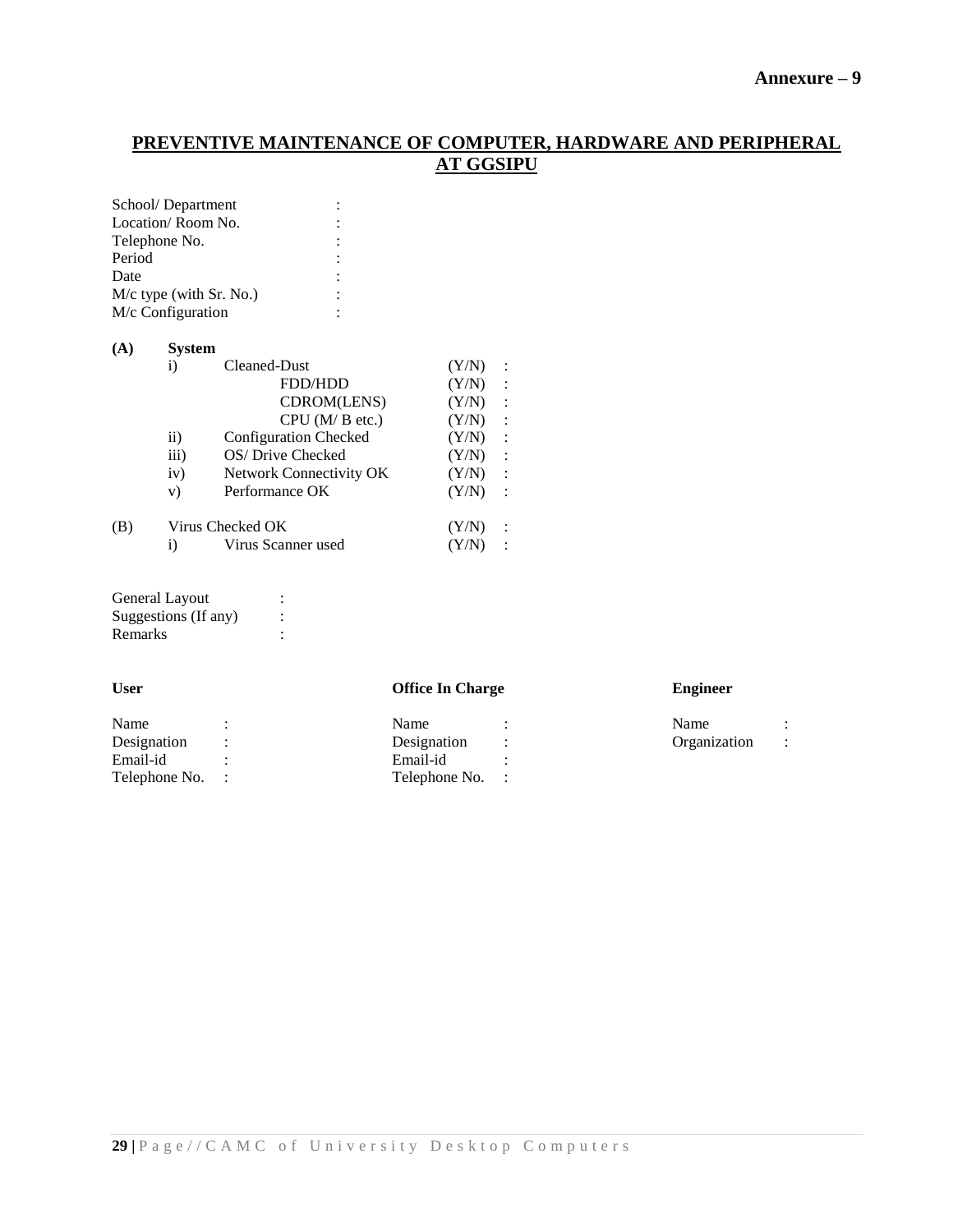#### **Form of Performance Guarantee Bank Guarantee Bond**

1. In consideration of the GGSIPU (hereinafter called "The University") having offered to accept the terms and conditions of the proposed agreement between ---------------- and ----------------------------- (hereinafter called "the said Contractor(s)") for the work ------------------------------------------------- (hereinafter called "the said agreement") having agreed to production of a irrevocable Bank Guarantee for Rs.---------------------- (Rupees ---------------------------------------------- only) as a security/guarantee from the contractor(s) for compliance of his obligations in accordance with the terms and condition in the said agreement.

We, ----------------- (indicate the name of the Bank) --------------- (hereinafter referred as "the Bank") hereby undertake to pay to the University an amount not exceeding Rs.--------------- (Rupees ---------------------------------- only) on demand by the University.

- 2. We, -----------------------(indicate the name of the Bank) do hereby undertake to pay the amounts due and payable under this guarantee without any demure, merely on a demand from the University stating that the amount claimed is required to meet the recoveries due or likely to be due from the said contractor(s). Any such demand made on the bank shall be conclusive as regards the amount due and payable by the bank under this Guarantee. However, our liability under this guarantee shall be restricted to an amount not exceeding Rs.------------------ (Rupees --------------------------------------- only).
- 3. We, the said bank further undertake to pay the University any money so demanded notwithstanding any dispute or disputes raised by the contractor(s) in any suit or proceeding pending before any court or Tribunal relating thereto, our liability under this present being absolute and unequivocal.

The payment so made by us under this bond shall be a valid discharge of our liability for payment there under and the Contractor(s) shall have no claim against us for making such payment.

- 4. We, ---------------------------------(indicate the name of the Bank) further agree that the guarantee herein contained shall remain in full force and effect during the period that would be taken for the performance of the said agreement and that it shall continue to be enforceable till all the dues of the University under or by virtue of the said agreement have been fully paid and its claims satisfied or discharged or till Project-in-Charge on behalf of the University certified that the terms and conditions of the said agreement have been fully and properly carried out by the said Contractor(s) and accordingly discharges this guarantee.
- 5. We, --------------------------------(indicate the name of the Bank) further agree with the University that the University shall have the fullest liberty without our consent and without affecting in any manner our obligation hereunder to vary any of the terms and conditions of the said agreement or to extend time of performance by the said Contractor(s) from time to time or to postpone for any time or from time to time any of the powers exercisable by the University against the said contractor(s) and to forbear or enforce any of the terms and conditions relating to the said agreement and we shall not be relieved from our liability by reason of any such variation, or extension being granted to the said Contractor(s) or for any forbearance, act of omission on the part of the University or any indulgence by the University to the said Contractor(s) or by any such matter or thing whatsoever which under the law relating to sureties would, but for this provision, have effect of so relieving us.
- 6. This guarantee will not be discharged due to the change in the constitution of the Bank or the Contractor(s).
- 7. We, -------------------------------------(indicate the name of the Bank) lastly undertake not to revoke this guarantee except with the previous consent of the University in writing.
- 8. This guarantee shall be valid upto -------------------- unless extended on demand by the University. Notwithstanding anything mentioned above, our liability against this guarantee is restricted to Rs.--------- ------ (Rupees --------------------------------------- only) and unless a claim in writing is lodged with us within six months of the date of expiry or the extended date of expiry of this guarantee all our liabilities under this guarantee shall stand discharged.

Dated the ----------- day of -------------- for ---------------- (indicate the name of the Bank)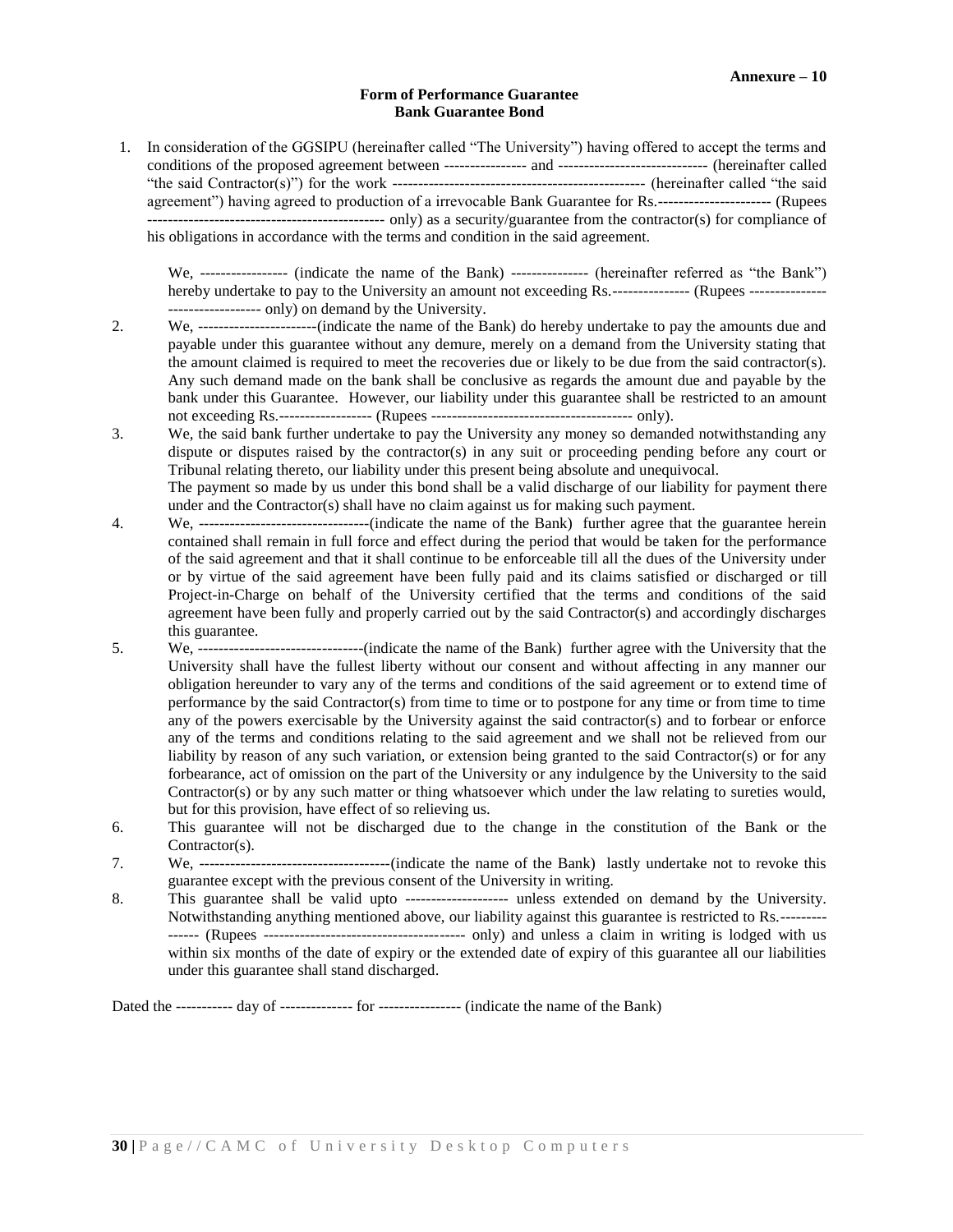#### **FORMAT OF AGREEMENT**

#### AGREEMENT

(To be executed on Rs.100/- non-judicial stamp papers after award of contract)

This agreement made on the \_\_\_\_\_\_\_ day of \_\_\_\_\_\_\_\_\_\_\_\_\_\_\_\_\_\_\_ 2019 between the Guru Gobind Singh Indraprastha University, Sector 16/C, Dwarka, New Delhi – 110078 and M/s \_\_\_\_\_\_\_\_\_\_\_\_\_\_\_\_\_\_\_\_ (name and address of vendor) (hereinafter called 'Contractor or the vendor').

Whereas the University is desirous that Contractor / Vendor executes CAMC – Computers, Hardware and Peripheral services as per tender document (hereinafter called 'the services') and the University has accepted the Bid by the Vendor for execution and completion of such services.

#### NOW THIS AGREEMENT WITNESSETH as follows:

- 1. This contract will be valid for a period \_\_\_\_\_\_\_\_\_\_\_\_ to \_\_\_\_\_\_\_\_\_ for Desktop PC and Peripherals hardware mentioned in Annexure \_\_\_
- 2. As on date of contract, the contract is valued for Rs. \_\_\_\_\_\_\_\_\_\_\_\_ (in words Rs. \_\_\_\_\_\_\_\_\_\_\_\_) including taxes applicable as on date of the contract which may vary in accordance with the addition / deletion of hardware for CAMC, changes in rates & rules of Taxation without any variation in the CAMC charges.
- 3. Further, the number of hardware items may be increased or decreased during the period of CAMC, which may be included or excluded from the list and the location of the equipment's may also be changed. The rate quoted will also be applicable for the items included or excluded during the CAMC period.
- 4. Request for Proposal (RFP) dated Fechnical and Financial bids submitted by the vendor, CAMC related order issued by the University, under which this agreement is signed shall be deemed to form and construed as part of this Agreement.

Name & Address: Signature of the Company In the presence of:

Name & Address: For and on behalf of GGS IP University

In the presence of: